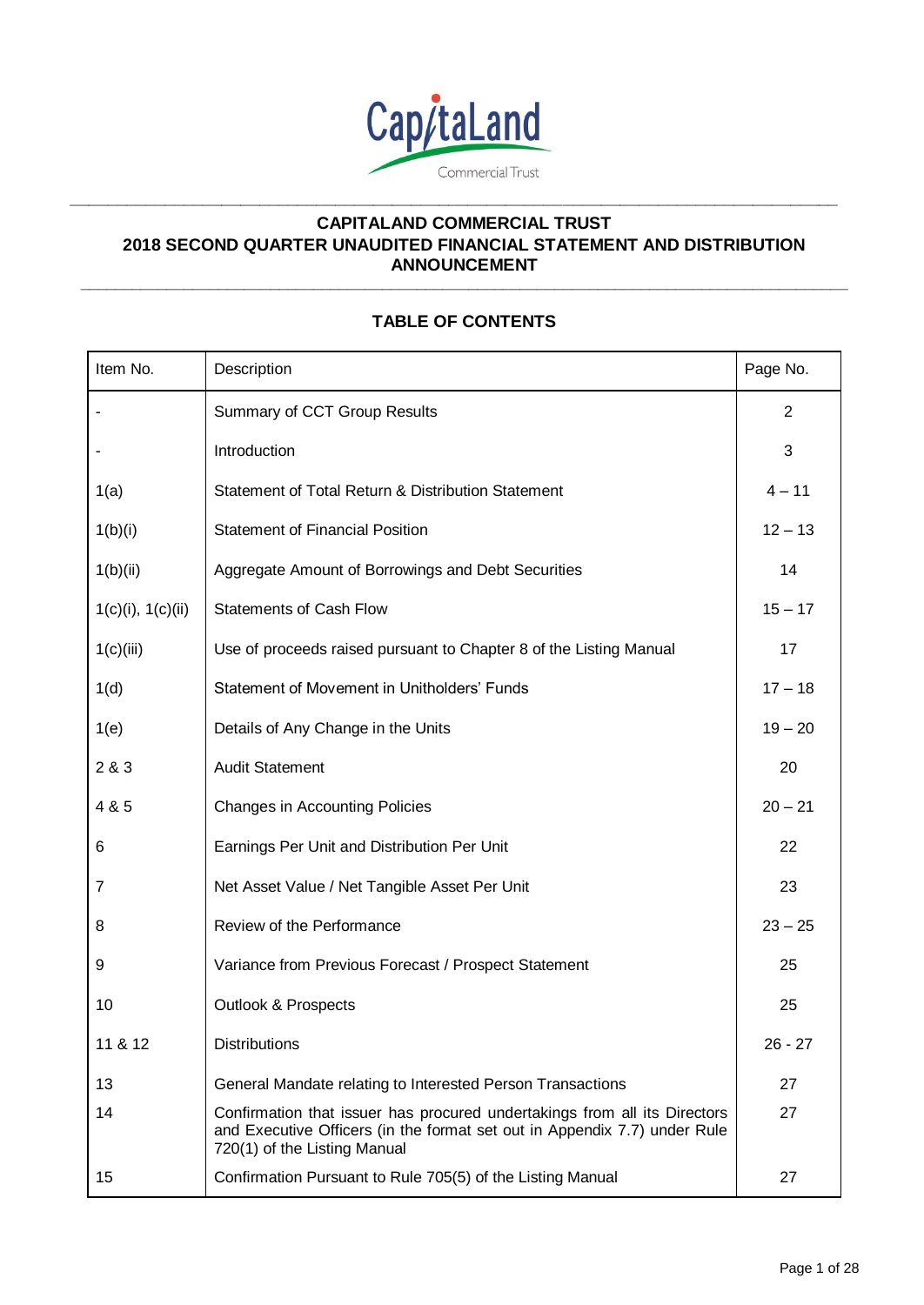### **SUMMARY OF CCT GROUP RESULTS**

|                                                                                        | <b>Notes</b>   | 2Q 2018 | 2Q 2017 | Change<br>% | 1H 2018 | 1H 2017 | Change<br>% |
|----------------------------------------------------------------------------------------|----------------|---------|---------|-------------|---------|---------|-------------|
| Gross Revenue (S\$'000)                                                                |                | 98,015  | 87,495  | 12.0        | 194,433 | 177,020 | 9.8         |
| Net Property Income (S\$'000)                                                          |                | 77,737  | 69,103  | 12.5        | 154,946 | 138,958 | 11.5        |
| Distributable Income (S\$'000)                                                         |                | 79,383  | 69,467  | 14.3        | 155,989 | 140,759 | 10.8        |
| Distribution Per Unit ("DPU") (cents)                                                  | $\overline{2}$ | 2.16    | 2.25    | (4.0)       | 4.28    | 4.56    | (6.1)       |
| DPU (cents) (Restated for Rights Issue)                                                | 3              | 2.16    | 2.19    | (1.6)       | 4.28    | 4.45    | (3.7)       |
| <b>For Information Only</b><br>DPU (cents) (Adjusted with the enlarged Units in issue) | 4              | 2.16    | 1.89    | 14.3        | 4.28    | 3.86    | 10.9        |

Notes:

- (1) Gross revenue in 2Q 2018 and 1H 2018 were higher year-on-year mainly due to contribution from Asia Square Tower 2 ("AST2") which offset the loss in gross revenue arising from the divestments of One George Street, Golden Shoe Car Park and Wilkie Edge in 2017. Gallileo, acquired by CCT on 18 June 2018 and a stronger performance by CapitaGreen also contributed to the increase.
- (2) DPU for 2Q 2018 was 2.16 cents, comprising (a) DPU of 1.37 cents from 1 April 2018 to 27 May 2018, computed on 3,612.7 million CCT units ("Units") and paid on 18 July 2018, as part of an advanced distribution; and (b) DPU of 0.79 cents from 28 May 2018 to 30 June 2018, computed on 3,742.7 million Units, following the issuance of 130.0 million new Units for the equity placement in 2Q 2018 ("Equity Placement").

DPU for 1H 2018 was 4.28 cents, comprising (a) DPU of 3.49 cents from 1 January 2018 to 27 May 2018 (2.12 cents in 1Q 2018 and 1.37 cents from 1 April 2018 to 27 May 2018), computed on 3,612.7 million Units and paid on 18 July 2018 as an advanced distribution; and (b) DPU of 0.79 cents from 28 May 2018 to 30 June 2018 which was computed on 3,742.7 million Units, following the Equity Placement. The payment date of the DPU of 0.79 cents (comprising 0.77 cents of taxable income and 0.02 cents of tax-exempt income) is 29 August 2018.

- (3) DPU for 2Q 2017 and 1H 2017 were restated for the rights issue, whereby 513.5 million Units were issued on 26 October 2017 ("Rights Issue"). The restatement was in accordance with paragraph 46 of Statement of Recommended Accounting Practice 7 "Reporting Framework for Unit Trusts".
- (4) Adjusted DPU for 2Q 2017 of 1.89 was computed on 3,612.7 million CCT units from 1 April 2018 to 27 May 2018 (end date inclusive) and 3,742.7 million Units from 28 May 2018 to 30 June 2018. Adjusted DPU for 1H 2017 of 3.86 cents was computed on 3,612.7 million Units from 1 January 2018 to 27 May 2018 (end date inclusive) and 3,742.7 million Units from 28 May 2018 to 30 June 2018.

| Distribution              | 28 May 2018 to 30 June 2018                                                                                                                  |
|---------------------------|----------------------------------------------------------------------------------------------------------------------------------------------|
| Distribution Type         | Taxable income<br>ii) Tax-exempt income                                                                                                      |
| <b>Distribution Rate</b>  | 0.79 cents comprising:<br>Taxable income distribution 0.77 cents per unit; and<br>ii) Tax-exempt income distribution of 0.02 cents per unit. |
| <b>Books Closure Date</b> | Friday, 27 July 2018                                                                                                                         |
| <b>Payment Date</b>       | Wednesday, 29 August 2018                                                                                                                    |

### **DISTRIBUTION AND BOOK CLOSURE DATES**

Note : An advanced distribution of 3.49 cents for the period 1 January 2018 to 27 May 2018 was paid on 18 July 2018.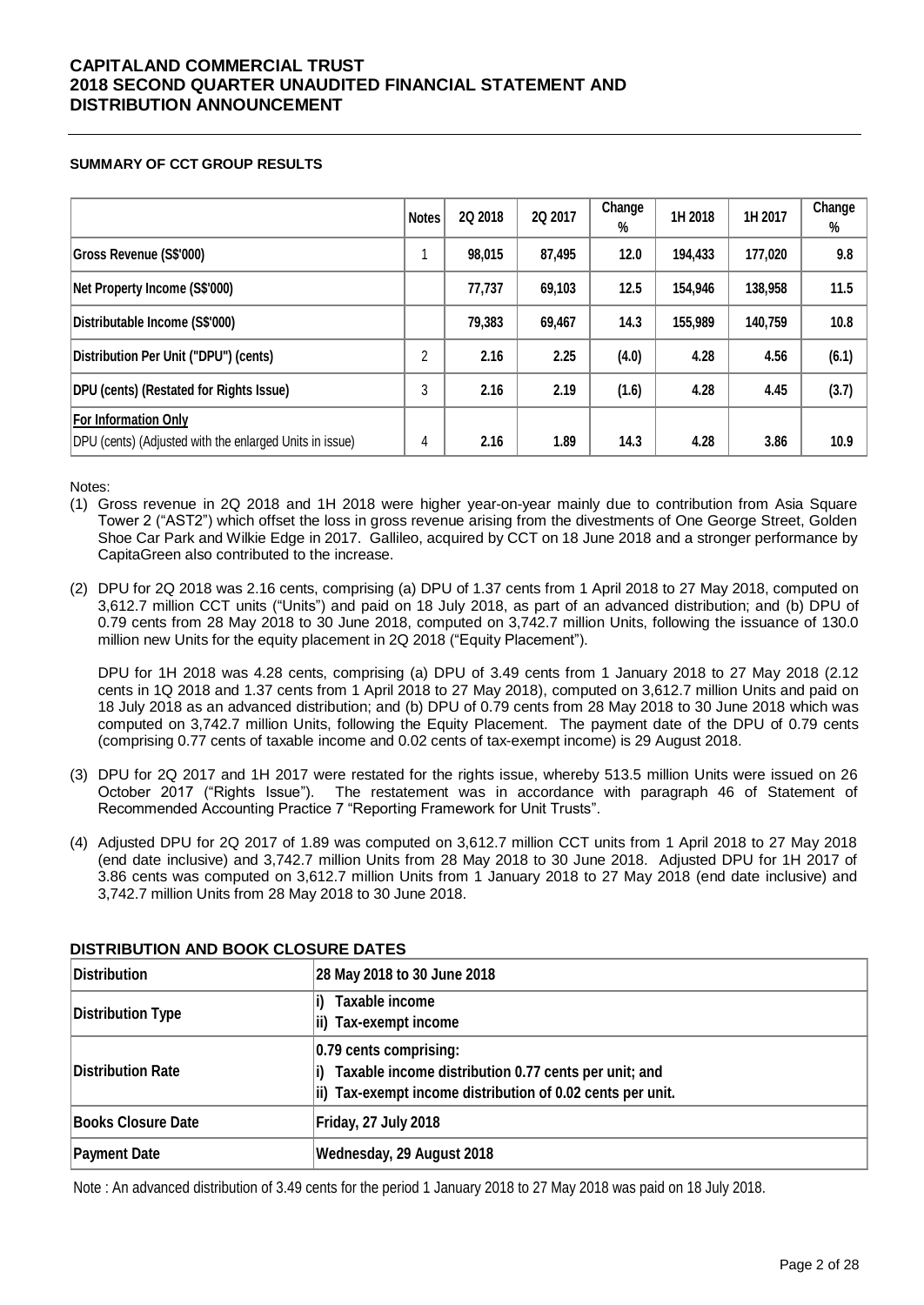### **INTRODUCTION**

CapitaLand Commercial Trust ("CCT") was established pursuant to a trust deed dated 6 February 2004 (as amended) executed between CapitaLand Commercial Trust Management Limited as manager of CCT (the "Manager") and HSBC Institutional Trust Services (Singapore) Limited as trustee of CCT (the "CCT Trustee").

As at 30 June 2018, CCT's property portfolio comprises:

- (1) Capital Tower
- (2) Six Battery Road<br>(3) HSBC Building
- **HSBC Building**
- 
- (4) Bugis Village **Twenty Anson**
- (6) CapitaGreen, held through wholly owned subsidiary MSO Trust
- (7) Asia Square Tower 2 ("AST2"), held through wholly owned Asia Square Tower 2 Pte. Ltd. ("AST2 Co."), which is in turn held by MVKimi (BVI) Limited (collectively referred to as "MVKimi Group")
- (8) Raffles City Singapore, held through CCT's 60.0% interest in RCS Trust
- (9) One George Street, held through CCT's 50.0% interest in One George Street LLP ("OGS LLP")
- (10) CapitaSpring, a redevelopment of the former Golden Shoe Car Park, held through CCT's 45.0% interest in Glory Office Trust ("GOT") and Glory SR Trust ("GSRT")
- (11) Gallileo, an office building in Frankfurt, Germany, held through CCT's 94.9% interest in Gallileo Property S.a.r.l. ("Gallileo Co."), which is in turn held by special purpose vehicles CCT Galaxy Two Pte. Ltd. and CCT Galaxy One Pte. Ltd. ("Galaxy SPVs") (collectively referred to as "Gallileo Group"). CCT acquired Gallileo on 18 June 2018.

CCT also owns approximately 11.0% of MRCB-Quill REIT ("MQREIT"), a commercial REIT listed in Malaysia.

On 1 January 2018, CCT entered into a master lease arrangement with AST2 Co. to lease AST2 for a period of twentyone years. Following this master lease arrangement, rental income from AST2 is collected by CCT. CCT in turn pays an annual master lease rent to AST2 Co..

On 5 March 2018 and 21 March 2018, CCT MTN Pte. Ltd. ("CCT MTN"), a wholly owned subsidiary of CCT, issued fixed rate notes of S\$300 million due 5 March 2024 and S\$200 million due 21 March 2025 respectively, through its S\$2.0 billion Multicurrency Medium Term Note Programme ("MTN Programme") at 3.17 and 3.327 per cent. per annum respectively. Proceeds from the issuance were used to refinance existing borrowings of CCT.

On 14 March 2018, HSBC Institutional Trust Services (Singapore) Limited, in its capacity as the trustee-manager of RCS Trust issued S\$275.0 million fixed rate notes due 14 March 2025 through its US\$2.0 billion Euro-Medium Term Note Programme at 3.20 per cent. per annum. The proceeds from this issuance was to refinance the existing borrowings of RCS Trust.

On 17 May 2018, CCT announced the acquisition (the "Acquisition") of a 94.9% interest in Gallileo Co., which holds the property known as Gallileo, located in Frankfurt, Germany as well as the launch of an Equity Placement to partially fund the Acquisition. The Acquisition was completed on 18 June 2018. The net proceeds from the Equity Placement of about S\$214.3 million was used to partially fund the Acquisition, with the balance funded via unsecured EUR bank borrowings.

On 29 June 2018, the Trustee entered into a sale and purchase agreement to sell its investment property, Twenty Anson, for a total consideration of S\$516.0 million. The net proceeds of approximately S\$512.5 million from the sale of Twenty Anson will be used to repay debt and/or to fund growth opportunities.

CCT received notification from the State that Bugis Village will be returned to the State on 1 April 2019 for a compensation sum of S\$40.7 million.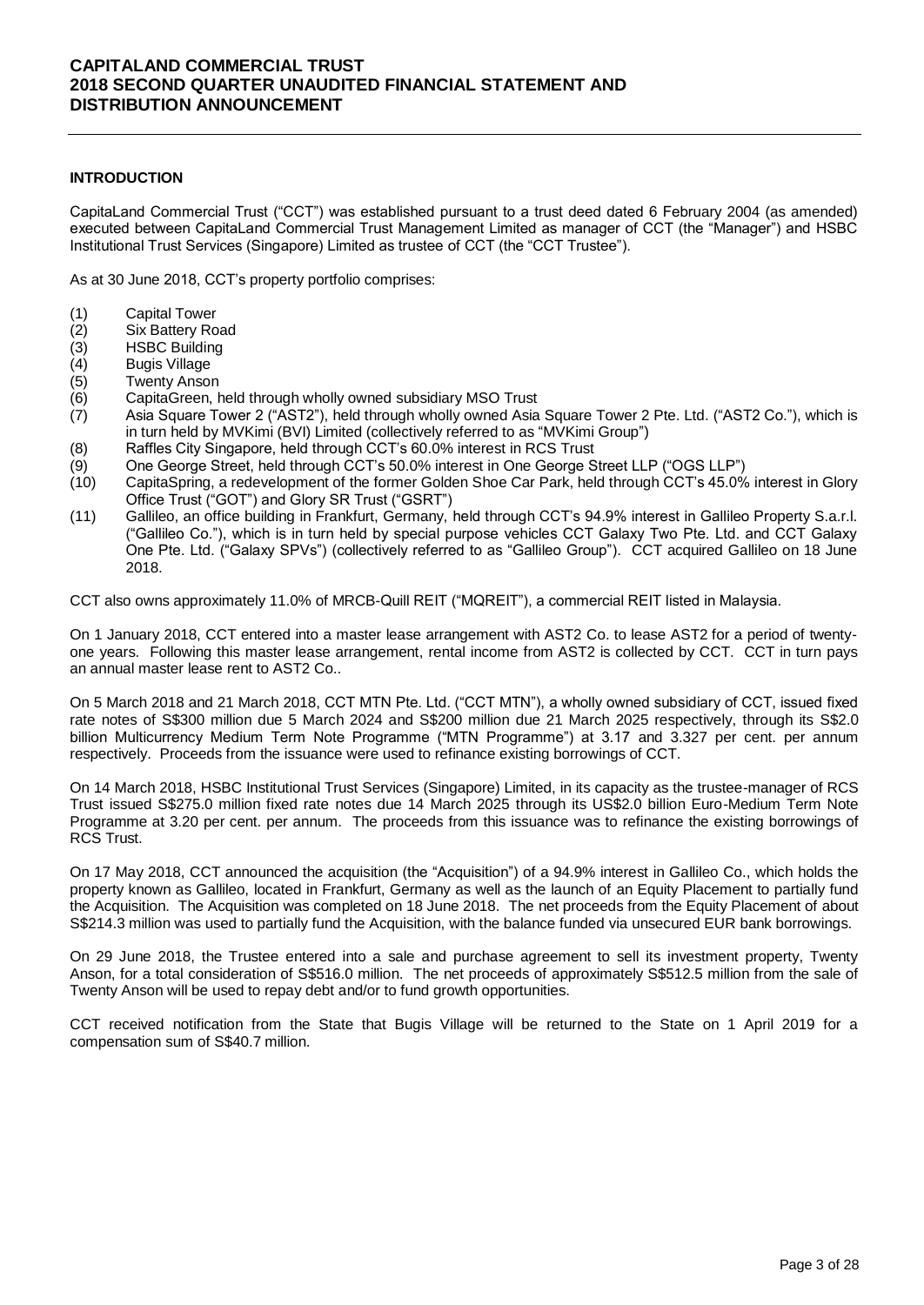#### **1(a)(i) Statement of Total Return & Distribution Statement (2Q 2018 vs 2Q 2017)**

|                                                      |                |            | Group      |           |            | <b>Trust</b> |           |
|------------------------------------------------------|----------------|------------|------------|-----------|------------|--------------|-----------|
| <b>Statement of Total Return</b>                     | Note           | 2Q 2018    | 2Q 2017    | Change    | 2Q 2018    | 20 2017      | Change    |
|                                                      |                | S\$'000    | S\$'000    | $\%$      | S\$'000    | S\$'000      | %         |
| Gross rental income                                  | 1              | 92,904     | 80,738     | 15.1      | 70,395     | 59,521       | 18.3      |
| Car park income                                      | $\overline{c}$ | 1,561      | 2,660      | (41.3)    | 1,199      | 2,296        | (47.8)    |
| Other income                                         | 3              | 3,550      | 4,097      | (13.4)    | 2,715      | 3,442        | (21.1)    |
| Gross revenue                                        |                | 98,015     | 87,495     | 12.0      | 74,309     | 65,259       | 13.9      |
| Property management fees                             | 4              | (2, 238)   | (1,993)    | 12.3      | (1,669)    | (1, 448)     | 15.3      |
| Property tax                                         | 5              | (7, 946)   | (6,022)    | 31.9      | (5,876)    | (4, 324)     | 35.9      |
| Other property operating expenses                    | 6              | (10,094)   | (10, 377)  | (2.7)     | (8, 132)   | (8,000)      | 1.7       |
| Property operating expenses                          |                | (20, 278)  | (18, 392)  | 10.3      | (15, 677)  | (13, 772)    | 13.8      |
| Net property income                                  | 7              | 77,737     | 69,103     | 12.5      | 58,632     | 51,487       | 13.9      |
| Interest income                                      | 8              | 1,126      | 247        | <b>NM</b> | 12,056     | 3,664        | <b>NM</b> |
| Investment income                                    | 9              |            |            | <b>NM</b> | 32,319     | 44,777       | (27.8)    |
| Amortisation of intangible asset                     | 10             |            | (1,021)    | <b>NM</b> |            | (1,021)      | <b>NM</b> |
| Asset management fees:                               |                |            |            |           |            |              |           |
| - Base fees                                          | 11             | (2, 165)   | (1,649)    | 31.3      | (1,752)    | (1, 239)     | 41.4      |
| - Performance fees                                   | 11             | (2,706)    | (2, 427)   | 11.5      | (2,376)    | (2,075)      | 14.5      |
| Trust and other operating expenses                   | 12             | (914)      | (1, 173)   | (22.1)    | (9, 495)   | (1, 146)     | <b>NM</b> |
| Finance costs                                        | 13             | (22, 286)  | (17,663)   | 26.2      | (15, 935)  | (10, 234)    | 55.7      |
| Net income before share of profit of joint ventures  |                | 50,792     | 45,417     | 11.8      | 73,449     | 84,213       | (12.8)    |
| Share of profit (net of tax) of joint ventures       | 14             | 47,914     | 25,885     | 85.1      |            |              |           |
| Net income                                           |                | 98,706     | 71,302     | 38.4      | 73,449     | 84,213       | (12.8)    |
| Net increase in fair value of investment properties  | 15             | 178,884    | 252,674    | (29.2)    | 321,285    | 237,829      | 35.1      |
| Transaction costs on disposal of investment property | 16             |            | (3,226)    | <b>NM</b> |            | (3,226)      | <b>NM</b> |
| Total return for the period before tax               |                | 277,590    | 320,750    | (13.5)    | 394,734    | 318,816      | 23.8      |
| Tax expense                                          | 17             | (2,226)    | (175)      | <b>NM</b> | (50)       | (174)        | (71.3)    |
| Total return for the period after tax                |                | 275,364    | 320,575    | (14.1)    | 394,684    | 318,642      | 23.9      |
| Attributable to                                      |                |            |            |           |            |              |           |
| <b>Unitholders</b>                                   |                | 274,996    | 320,575    | (14.2)    | 394,684    | 318,642      | 23.9      |
| Non-controlling interest                             | 18             | 368        |            | NM        |            |              |           |
| Total return for the period                          |                | 275,364    | 320,575    | (14.1)    | 394,684    | 318,642      | 23.9      |
| <b>Distribution Statement</b>                        |                |            |            |           |            |              |           |
| Total return attributable to unitholders             |                | 274,996    | 320,575    | (14.2)    | 394,684    | 318,642      | 23.9      |
| Net tax and other adjustments                        | 19             | (220, 072) | (274, 292) | (19.8)    | (316, 051) | (249, 175)   | 26.8      |
| Tax-exempt income distribution                       | 20             | 750        |            | <b>NM</b> | 750        |              | <b>NM</b> |
| Distribution from joint ventures                     | 21             | 23,709     | 23,184     | 2.3       |            |              |           |
| Distributable income to unitholders                  |                | 79,383     | 69,467     | 14.3      | 79,383     | 69,467       | 14.3      |
| NM - Not Meaningful                                  |                |            |            |           |            |              |           |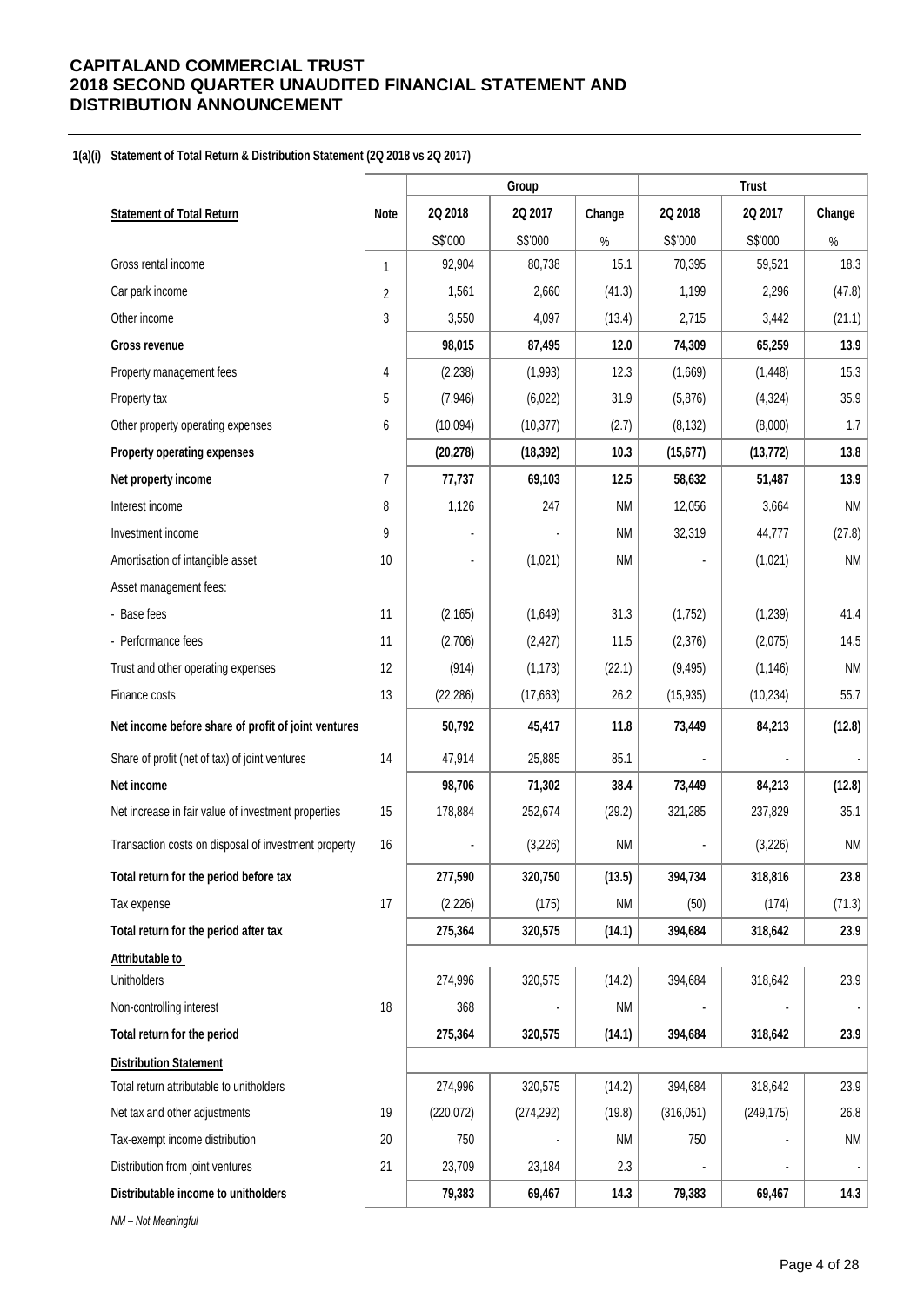## Notes:

- (1) Gross rental income in 2Q 2018 was higher vis-à-vis 2Q 2017 mainly due to contribution from AST2, which offset the loss in gross rental income arising from the divestments of One George Street (50.0% interest), Golden Shoe Car Park and Wilkie Edge in 2017. Contribution from Gallileo from 19 June 2018 as well as higher gross rental income from CapitaGreen also added to the increase.
- (2) Car park income was lower in 2Q 2018 largely due to the divestments of the Golden Shoe Car Park, One George Street and Wilkie Edge.
- (3) Other income in 2Q 2018 decreased mainly due to divestment of the properties as well as the absence of yield stabilization sum from Twenty Anson. The yield stabilization sum for Twenty Anson was fully utilized in 3Q 2017.
- (4) Property management fees for 2Q 2018 were higher vis-à-vis 2Q 2017 due to higher net property income.
- (5) Higher property tax for 2Q 2018 was mainly due to higher annual value assessments.
- (6) Lower other property operating expenses for the Group in 2Q 2018 was due to the divestment of properties. At the Trust level, other property expenses in 2Q 2018 was higher due to the inclusion of AST2's expenses (2Q 2017 : nil), albeit the increase was partially offset by the decrease from the divestment of properties.
- (7) The following was included as part of the net property income:

|         | Group   |        | Trust   |         |        |  |  |
|---------|---------|--------|---------|---------|--------|--|--|
| 2Q 2018 | 2Q 2017 | Change | 2Q 2018 | 2Q 2017 | Change |  |  |
| S\$'000 | S\$'000 | $\%$   | S\$'000 | S\$'000 | $\%$   |  |  |
| 1,118   | 1,550   | (27.9) | 98      | 556     | (82.4) |  |  |

Depreciation and amortisation of lease incentives <sup>(7a)</sup>

- (7a) Depreciation and amortisation of lease incentives in 2Q 2018 was lower than that in 2Q 2017 due to the divestment of properties.
- (8) Interest income includes the following:

|                                                                                                                                          | Group   |         |           | <b>Trust</b> |         |        |  |  |  |
|------------------------------------------------------------------------------------------------------------------------------------------|---------|---------|-----------|--------------|---------|--------|--|--|--|
|                                                                                                                                          | 2Q 2018 | 2Q 2017 | Change    | 2Q 2018      | 2Q 2017 | Change |  |  |  |
|                                                                                                                                          | S\$'000 | S\$'000 | $\%$      | S\$'000      | S\$'000 | $\%$   |  |  |  |
| Interest income from cash balance                                                                                                        | 136     | 247     | (44.9)    | 90           | 209     | (56.9) |  |  |  |
| Interest income from unitholder's loan (8a)                                                                                              | 990     |         | <b>NM</b> | 11,966       | 3,455   | NM     |  |  |  |
| Total                                                                                                                                    | 1,126   | 247     | <b>NM</b> | 12,056       | 3,664   | NM     |  |  |  |
| At the Trust level, higher interest income was due to new unitholder's loans granted in 2Q 2018 to subsidiaries, namely AST2 Co. and the |         |         |           |              |         |        |  |  |  |

- (8a) At the Trust level, higher interest income was due to hew untitioner shoans granted in 2Q 2016 to substdiaries, hamely AS12 Co. and the<br>Gallileo Group as well as joint ventures (CCT's 45.0% interest in GOT and GSRT). At th Total<br>At the Trust level, higher interest income was due to new unitholder's loans granted in 2Q 2018 to subsidiaries, namely AST2 Co. and the<br>Gallileo Group as well as joint ventures (CCT's 45.0% interest in GOT and GSRT) interest income from unitholder's loan to GOT and GSRT.
- (9) Lower investment income in 2Q 2018 vis-a-vis 2Q 2017 was due to S\$13.8 million dividend paid in 2Q 2017 by FirstOffice Pte. Ltd. ("FOPL"), the company that previously held Twenty Anson (2Q 2018: nil). Distribution income o 2Q 2018 mitigated the drop.
- (10) In 2Q 2017, this relates to the amortisation of yield stabilization sum of Twenty Anson, which was fully utilized in 3Q 2017.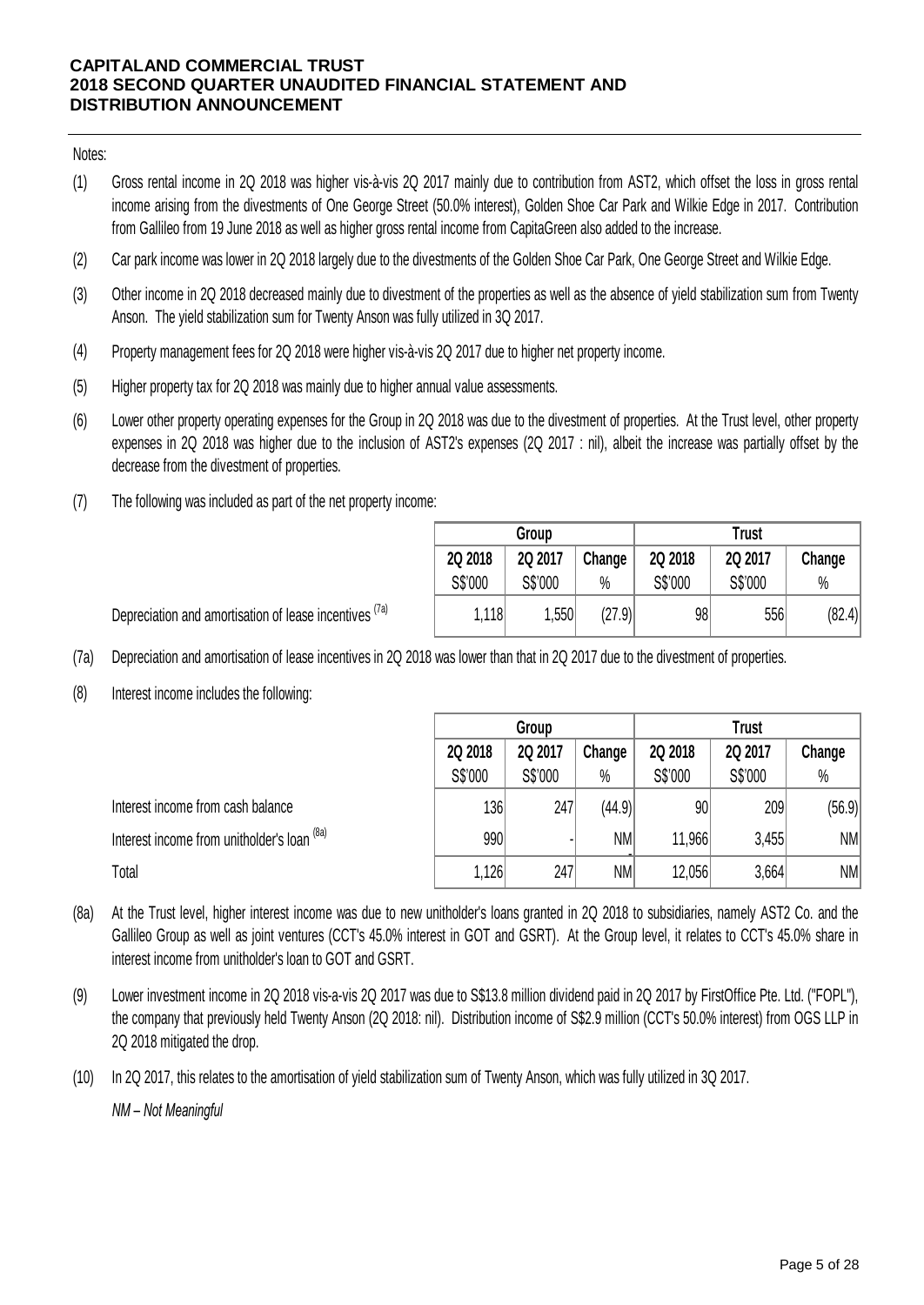- (11) Asset management fees were higher in 2Q 2018 versus 2Q 2017 due to higher deposited property value and net investment income.
- (12) At the Trust level, Trust and other operating expenses in 2Q 2018 included lease charges of S\$8.8 million payable to the subsidiary, AST2 Co., under the master lease arrangement. At the Group level, the consolidated accounts eliminated the lease charges and lower professional fees resulting in lower Trust and other operating expenses in 2Q 2018 vis-a-vis 2Q 2017.
- (13) Finance costs include the following:

|                                                                                                                                                                                                                                     |         | Group   |        |         | <b>Trust</b> |        |  |
|-------------------------------------------------------------------------------------------------------------------------------------------------------------------------------------------------------------------------------------|---------|---------|--------|---------|--------------|--------|--|
|                                                                                                                                                                                                                                     | 2Q 2018 | 2Q 2017 | Change | 2Q 2018 | 2Q 2017      | Change |  |
|                                                                                                                                                                                                                                     | S\$'000 | S\$'000 | $\%$   | S\$'000 | S\$'000      | $\%$   |  |
| Interest cost (13a)                                                                                                                                                                                                                 | 20,266  | 16,773  | 20.8   | 15,485  | 9,573        | 61.8   |  |
| Amortisation and transaction costs <sup>(13b)</sup>                                                                                                                                                                                 | 2,020   | 890     | NM     | 450     | 661          | (31.9) |  |
| Total                                                                                                                                                                                                                               | 22,286  | 17,663  | 26.2   | 15,935  | 10,234       | 55.7   |  |
| The increase in interest cost was due to higher bank borrowings arising from the acquisitions of AST2 and Gallileo. At the Trust level, finance<br>lease charges pavable to AST2 Co. of S\$2.1 million contributed to the increase. |         |         |        |         |              |        |  |

- (13a) lease charges payable to AST2 Co. of S\$2.1 million contributed to the increase.
- (13b) For the Group, higher amortisation and transaction costs from last year was mainly due to fees incurred for prepayment of loans and pretermination of interest rate swaps incurred by MSO Trust. For the Trust, 2Q 2017 had included amortisation and transaction costs on convertible bonds due 2017, which were wholly converted to CCT units in 2017.
- (14) In 2Q 2018, the share of profit of joint ventures relates to results for RCS Trust (CCT's 60.0% interest), OGS LLP (CCT's 50.0% interest), GOT termination of interest rate swaps incurred by MSO Trust. For the Trust, 2Q 2017 had included amortisation and transaction costs on<br>convertible bonds due 2017, which were wholly converted to CCT units in 2017.<br>In 2Q 2018, effect from 19 June 2017). Summary of the share of results of joint ventures is as follows:

|                                                                                                                                                                                                                                                                                            |        | For information only<br>Group<br>2Q 2018<br>2Q 2017<br>S\$'000<br>S\$'000<br>40,827<br>35,610<br>(10,085)<br>(8,632)<br>26,978<br>30,742<br>(6,314)<br>(3, 571)<br>26,342<br>4,917<br>(2,856)<br>(2, 439) |        |  |
|--------------------------------------------------------------------------------------------------------------------------------------------------------------------------------------------------------------------------------------------------------------------------------------------|--------|-----------------------------------------------------------------------------------------------------------------------------------------------------------------------------------------------------------|--------|--|
|                                                                                                                                                                                                                                                                                            |        |                                                                                                                                                                                                           | Change |  |
|                                                                                                                                                                                                                                                                                            |        |                                                                                                                                                                                                           | $\%$   |  |
| Gross revenue (14a)                                                                                                                                                                                                                                                                        |        |                                                                                                                                                                                                           | 14.7   |  |
| Property operating expenses <sup>(14b)</sup>                                                                                                                                                                                                                                               |        |                                                                                                                                                                                                           | 16.8   |  |
| Net property income                                                                                                                                                                                                                                                                        |        |                                                                                                                                                                                                           | 14.0   |  |
| Finance costs <sup>(14b)</sup>                                                                                                                                                                                                                                                             |        |                                                                                                                                                                                                           | 76.8   |  |
| Net increase in fair value of investment properties (14c)                                                                                                                                                                                                                                  |        |                                                                                                                                                                                                           | NM     |  |
| Trust and other expenses (14d)                                                                                                                                                                                                                                                             |        |                                                                                                                                                                                                           | 17.1   |  |
| Net profit of joint ventures (after tax)                                                                                                                                                                                                                                                   | 47,914 | 25,885                                                                                                                                                                                                    | 85.1   |  |
| In 2Q 2018, it relates to CCT's 60.0% share of gross revenue from RCS Trust of S\$34.4 million (2Q 2017: S\$34.9 million) and CCT's 50.0%<br>share of gross revenue from OGS LLP of S\$6.4 million for a full quarter (2Q 2017: S\$0.7 million for the period from 19 June 2017 to 30 June |        |                                                                                                                                                                                                           |        |  |

- (14a) share of gross revenue from OGS LLP of S\$6.4 million for a full quarter (2Q 2017: S\$0.7 million for the period from 19 June 2017 to 30 June 2017).
- (14b) The increase was largely due to a full quarter of property operating expenses and finance costs of OGS LLP vis-à-vis 2Q 2017 for which the expenses for OGS LLP were only for the period from 19 June 2017 to 30 June 2017. The increase was largely due to a full quarter of property operating expenses and finance costs of OGS LLP vis-à-vis 2Q 2017 for which the expenses for OGS LLP were only for the period from 19 June 2017 to 30 June 2017.<br>Th
- (14c) This relates to the net increase in fair value of of Raffles City Singapore (CCT's 60.0% interest) and One George Street (CCT's 50.0%
- (14d) This amount includes asset management fees.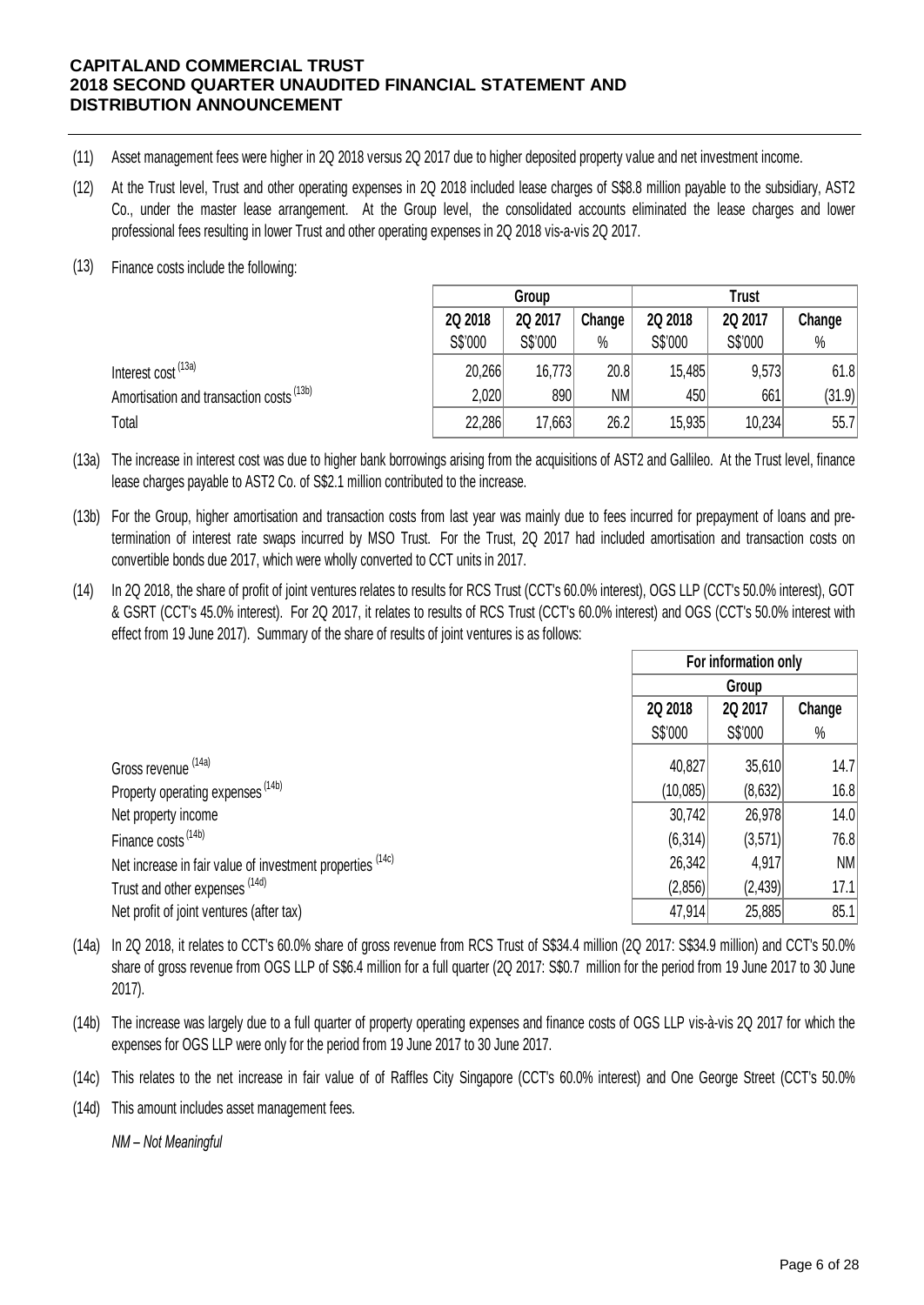- (15) This relates to the net increase in property values as at 30 June 2018 based on independent valuation over its carrying values, except for Bugis Village which was stated at the compensation sum of S\$40.7 million and Twenty Anson which was stated at the divestment value of S\$516.0 million.
- (16) This relates to the divestment fees and related cost incurred in relation to the divestment of One George Street in 2Q 2017.
- (17) The higher tax expense at Group level was mainly attributable to CCT's subsidiaries.
- (18) This relates to the non-controlling interest of Gallileo Co..
- (19) Included in net tax and other adjustments are the following:

|                                                               | Group     |            |           | <b>Trust</b> |            |        |
|---------------------------------------------------------------|-----------|------------|-----------|--------------|------------|--------|
|                                                               | 2Q 2018   | 2Q 2017    | Change    | 2Q 2018      | 2Q 2017    | Change |
|                                                               | S\$'000   | S\$'000    | $\%$      | S\$'000      | S\$'000    | $\%$   |
| Asset management fee payable in Units (19a)                   | 1,577     | 894        | 76.4      | 1,577        | 894        | 76.4   |
| Trustee's fees                                                | 282       | 212        | 33.0      | 229          | 160        | 43.1   |
| Amortisation and transaction costs (Finance) <sup>(19b)</sup> | 2,020     | 890        | <b>NM</b> | 450          | 661        | (31.9) |
| Net increase in fair value of investment properties (19c)     | (178,824) | (252, 674) | (29.2)    | (321, 285)   | (237, 829) | 35.1   |
| Share of profit of joint ventures                             | (47, 914) | (25, 885)  | 85.1      |              |            |        |
| Temporary differences and other items                         | 2,787     | 2,271      | 22.7      | 2,978        | (13,061)   | NM     |
| Total                                                         | (220,072) | (274, 292) | (19.8)    | (316,051)    | (249, 175) | 26.8   |

(19a) In 2Q 2018, it relates to asset management fees of AST2 payable in Units (2Q 2017: relates to asset management fees of Wilkie Edge and One George Street).

(19b) This relates to amortisation and transaction costs incurred on bank borrowings, including fees for the partial prepayment of bank loans and pretermination of interest rate swaps for MSO Trust.

- (19c) For the Group, this excludes the non-controlling interest's share of the net increase in fair value of Gallileo in 2Q 2018.
- (20) This relates to distribution of tax-exempt income in 2Q 2018.
- (21) For 2Q 2018, it relates to distribution from RCS Trust (CCT's 60.0% interest) and OGS LLP (CCT's 50.0% interest) (2Q 2017: RCS Trust (CCT's 60.0% interest)).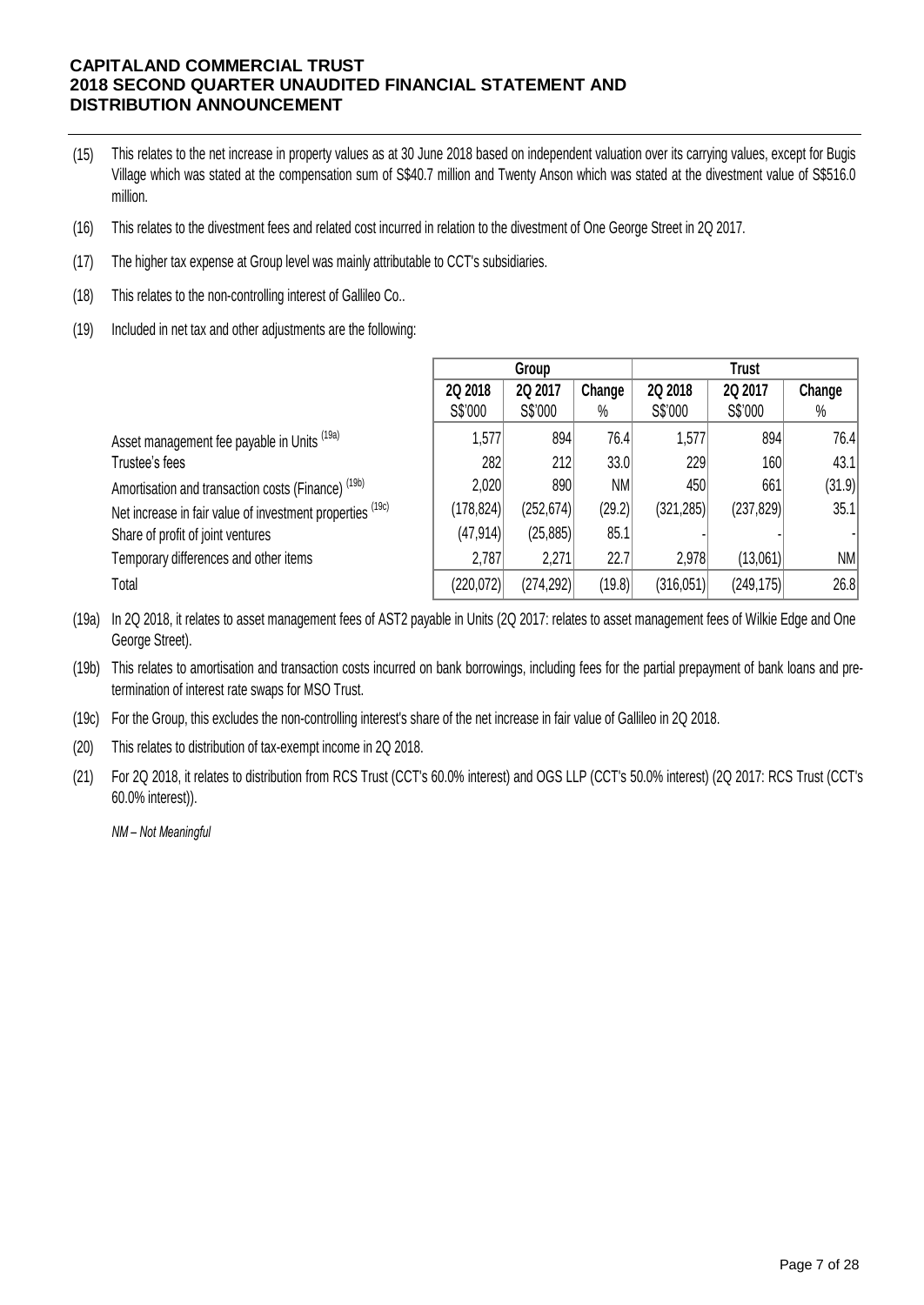#### **1(a)(ii) Statement of Total Return & Distribution Statement (1H 2018 vs 1H 2017)**

|                                                      |                | Group              |                  | <b>Trust</b> |                    |                    |              |
|------------------------------------------------------|----------------|--------------------|------------------|--------------|--------------------|--------------------|--------------|
| <b>Statement of Total Return</b>                     | Note           | 1H 2018            | 1H 2017          | Change       | 1H 2018            | 1H 2017            | Change       |
| Gross rental income                                  |                | S\$'000<br>184,721 | S\$'000          | $\%$<br>12.9 | S\$'000<br>140,524 | S\$'000<br>121,392 | $\%$<br>15.8 |
| Car park income                                      | 1              | 3,006              | 163,584<br>5,418 | (44.5)       | 2,273              | 4,727              | (51.9)       |
|                                                      | $\overline{c}$ |                    |                  |              |                    |                    |              |
| Other income                                         | 3              | 6,706              | 8,018            | (16.4)       | 4,901              | 6,728              | (27.2)       |
| Gross revenue                                        |                | 194,433            | 177,020          | 9.8          | 147,698            | 132,847            | 11.2         |
| Property management fees                             |                | (4, 404)           | (4,009)          | 9.9          | (3, 333)           | (2,921)            | 14.1         |
| Property tax                                         | 4              | (15,581)           | (13,586)         | 14.7         | (11, 516)          | (9,959)            | 15.6         |
| Other property operating expenses                    | 5              | (19,502)           | (20, 467)        | (4.7)        | (15, 750)          | (16, 185)          | (2.7)        |
| Property operating expenses                          |                | (39, 487)          | (38,062)         | 3.7          | (30, 599)          | (29,065)           | 5.3          |
| Net property income                                  | 6              | 154,946            | 138,958          | 11.5         | 117,099            | 103,782            | 12.8         |
| Interest income                                      | 7              | 2,328              | 495              | NM           | 21,749             | 7,289              | <b>NM</b>    |
| Investment income                                    | 8              | 1,647              |                  | NM           | 67,416             | 74,024             | (8.9)        |
| Amortisation of intangible asset                     | 9              |                    | (1,834)          | NM           |                    | (1, 834)           | <b>NM</b>    |
| Asset management fees:                               |                |                    |                  |              |                    |                    |              |
| - Base fees                                          | 10             | (4,073)            | (3,356)          | 21.4         | (3,255)            | (2, 546)           | 27.8         |
| - Performance fees                                   | 10             | (5,571)            | (5,067)          | 9.9          | (4,802)            | (4, 363)           | 10.1         |
| Trust and other operating expenses                   | 11             | (1,753)            | (2, 214)         | (20.8)       | (18, 951)          | (2,073)            | <b>NM</b>    |
| Finance costs                                        | 12             | (41, 621)          | (35, 612)        | 16.9         | (30,064)           | (20, 821)          | 44.4         |
| Net income before share of profit of joint ventures  |                | 105,903            | 91,370           | 15.9         | 149,192            | 153,458            | (2.8)        |
| Share of profit (net of tax) of joint ventures       | 13             | 70,906             | 45,831           | 54.7         |                    |                    |              |
| Net income                                           |                | 176,809            | 137,201          | 28.9         | 149,192            | 153,458            | (2.8)        |
| Loss on disposal of subsidiary                       | 14             |                    |                  |              | (4, 478)           |                    | <b>NM</b>    |
| Net increase in fair value of investment properties  | 15             | 178,884            | 252,674          | (29.2)       | 321,285            | 237,829            | 35.1         |
| Transaction costs on disposal of investment property | 16             |                    | (3,226)          | <b>NM</b>    |                    | (3,226)            | NM           |
| Total return for the period before tax               |                | 355,693            | 386,649          | (8.0)        | 465,999            | 388,061            | 20.1         |
| Tax expense                                          | 17             | (3,359)            | (314)            | <b>NM</b>    | (281)              | (312)              | (9.9)        |
| Total return for the period after tax                |                | 352,334            | 386,335          | (8.8)        | 465,718            | 387,749            | 20.1         |
| Attributable to                                      |                |                    |                  |              |                    |                    |              |
| <b>Unitholders</b>                                   |                | 351,966            | 386,335          | (8.9)        | 465,718            | 387,749            | 20.1         |
| Non-controlling interest                             | 18             | 368                |                  | NM           |                    |                    |              |
| Total return for the period                          |                | 352,334            | 386,335          | (8.8)        | 465,718            | 387,749            | 20.1         |
| <b>Distribution Statement</b>                        |                |                    |                  |              |                    |                    |              |
| Total return attributable to unitholders             |                | 351,966            | 386,335          | (8.9)        | 465,718            | 387,749            | 20.1         |
| Net tax and other adjustments                        | 19             | (244, 808)         | (290, 191)       | (15.6)       | (310, 479)         | (246,990)          | 25.7         |
| Tax-exempt income distribution                       | 20             | 750                |                  | NM           | 750                |                    | <b>NM</b>    |
| Distribution from joint ventures                     | 21             | 48,081             | 44,615           | 7.8          |                    |                    |              |
| Distributable income to unitholders                  |                | 155,989            | 140,759          | 10.8         | 155,989            | 140,759            | 10.8         |
| NM-Not Meaningful                                    |                |                    |                  |              |                    |                    |              |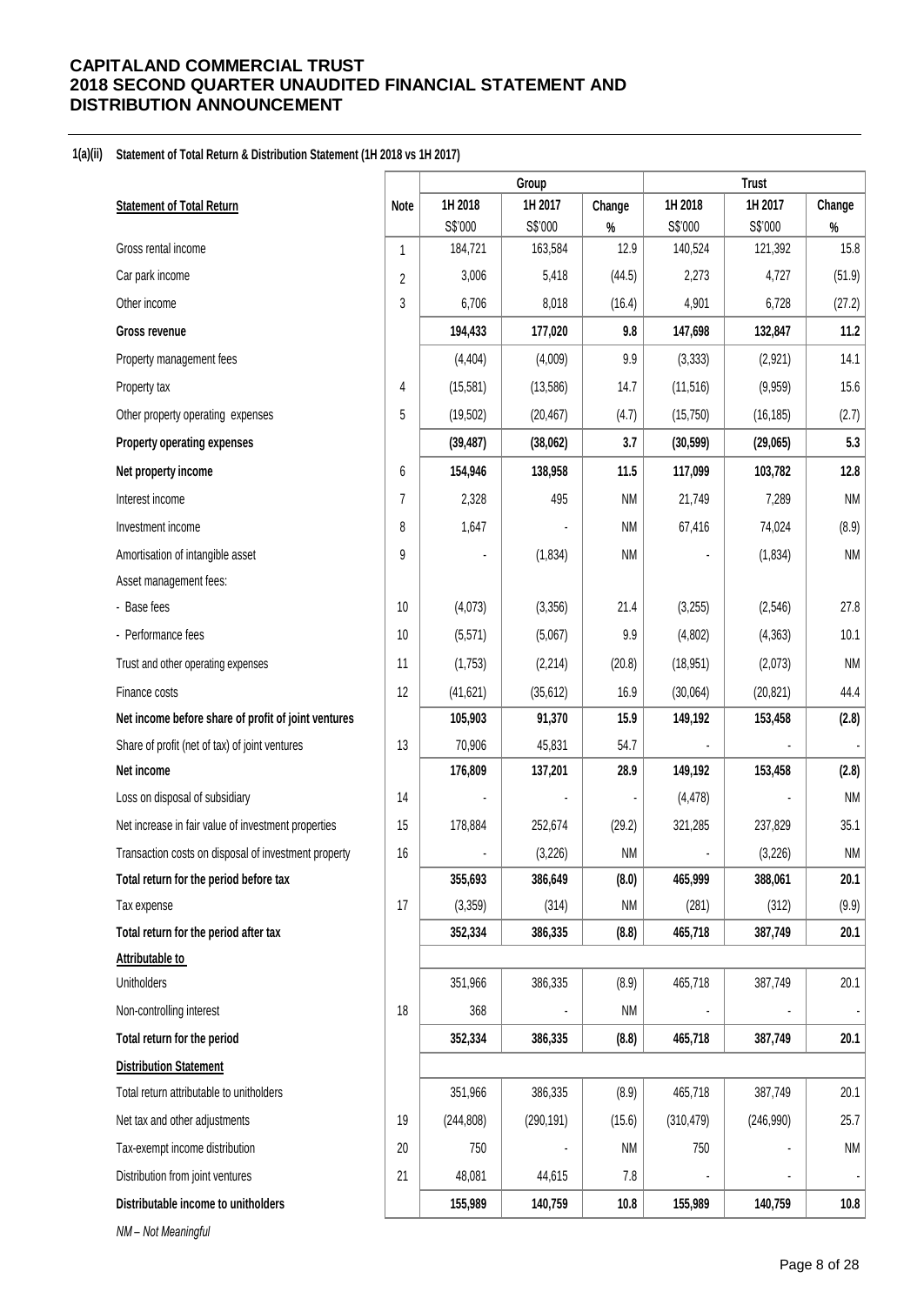Notes:

- (1) Gross rental income in 1H 2018 was higher vis-à-vis 1H 2017 mainly due to contribution from AST2 which offset the loss in gross rental income due to the divestments of One George Street, Golden Shoe Car Park and Wilkie Edge in 2017. Contribution from Gallileo from 19 June 2018 as well as higher gross rental income from CapitaGreen also added to the increase.
- (2) Car park income was lower in 1H 2018 largely due to the divestments of Golden Shoe Car Park, One George Street and Wilkie Edge.
- (3) Other income in 1H 2018 decreased mainly due to divestment of properties as well as the absence of yield stabilization sum from Twenty Anson in 1H 2018 as the yield stabilization sum was fully utilized in 3Q 2017.
- (4) Higher property tax for 1H 2018 was mainly due to higher annual value assessments.
- (5) Lower other property operating expenses in 1H 2018 vis-à-vis 1H 2017 was due to the divestment of properties.
- (6) The following items have been included as part of net property income:

|                 | Group   |        |                 | Trust   |        |
|-----------------|---------|--------|-----------------|---------|--------|
| 1H 2018         | 1H 2017 | Change | 1H 2018         | 1H 2017 | Change |
| S\$'000         | S\$'000 | $\%$   | S\$'000         | S\$'000 | %      |
| 2,603           | 2,938   | (11.4) | 558             | 952     | (41.4) |
| 12 <sup>1</sup> | ۰       | NM     | 12 <sup>1</sup> | ٠       | NM     |

Depreciation and amortisation of lease incentives <sup>(6a)</sup> Impairment losses on trade receivables

- (6a) Depreciation and amortisation of lease incentives in 1H 2018 was lower than that in 1H 2017 due to the divestment of properties.
- (7) Interest income includes the following:

|                                             | Group   |         |        | Trust   |         |        |  |
|---------------------------------------------|---------|---------|--------|---------|---------|--------|--|
|                                             | 1H 2018 | 1H 2017 | Change | 1H 2018 | 1H 2017 | Change |  |
|                                             | S\$'000 | S\$'000 | $\%$   | S\$'000 | S\$'000 | %      |  |
| Interest income from cash balance (7a)      | 359     | 495     | (27.5) | 280     | 416     | (32.7) |  |
| Interest income from unitholder's loan (7b) | 1,969   |         | NМ     | 21,469  | 6,873   | NM     |  |
| Total                                       | 2,328   | 495     | NM     | 21,749  | 7,289   | NM     |  |

(7a) The decrease in interest income from cash balance was due to lower average cash balance held during 1H 2018 compared to 1H

- (7b) At the Trust level, the increase was due to new unitholder's loans extended to CCT's subsidiaries, namely AST2 Co. and Gallileo Group as well as to joint ventures (CCT's 45.0% interest GOT and GSRT). At the Group level, it relates to CCT's 45.0% share in interest income from unitholder's loan to GOT and GSRT.
- (8) At the Trust level, the investment income was lower because FOPL, a wholly owned subsidiary of CCT that previously held Twenty Anson, paid a dividend of S\$13.8 million in 1H 2017. FOPL was liquidated in 1Q 2018. At the Group level, it relates to distribution received from MQREIT (1H 2017: nil because MQREIT paid an advanced distribution in 4Q 2016).
- (9) This relates to the amortisation of yield stabilization sum in relation to Twenty Anson in 1H 2017. The yield stabilization sum was fully utilized in 3Q 2017.
- (10) Asset management fees were higher due to higher deposited property value and net investment income.
- (11) At the Trust level, Trust and other operating expenses in 1H 2018 included lease charges of S\$17.5 million payable to the subsidiary, AST2 Co., under the master lease arrangement. At the Group level, the consolidated accounts eliminated the lease charges and lower professional fees resulting in lower Trust and other operating expenses in 1H 2018 vis-a-vis 1H 2017.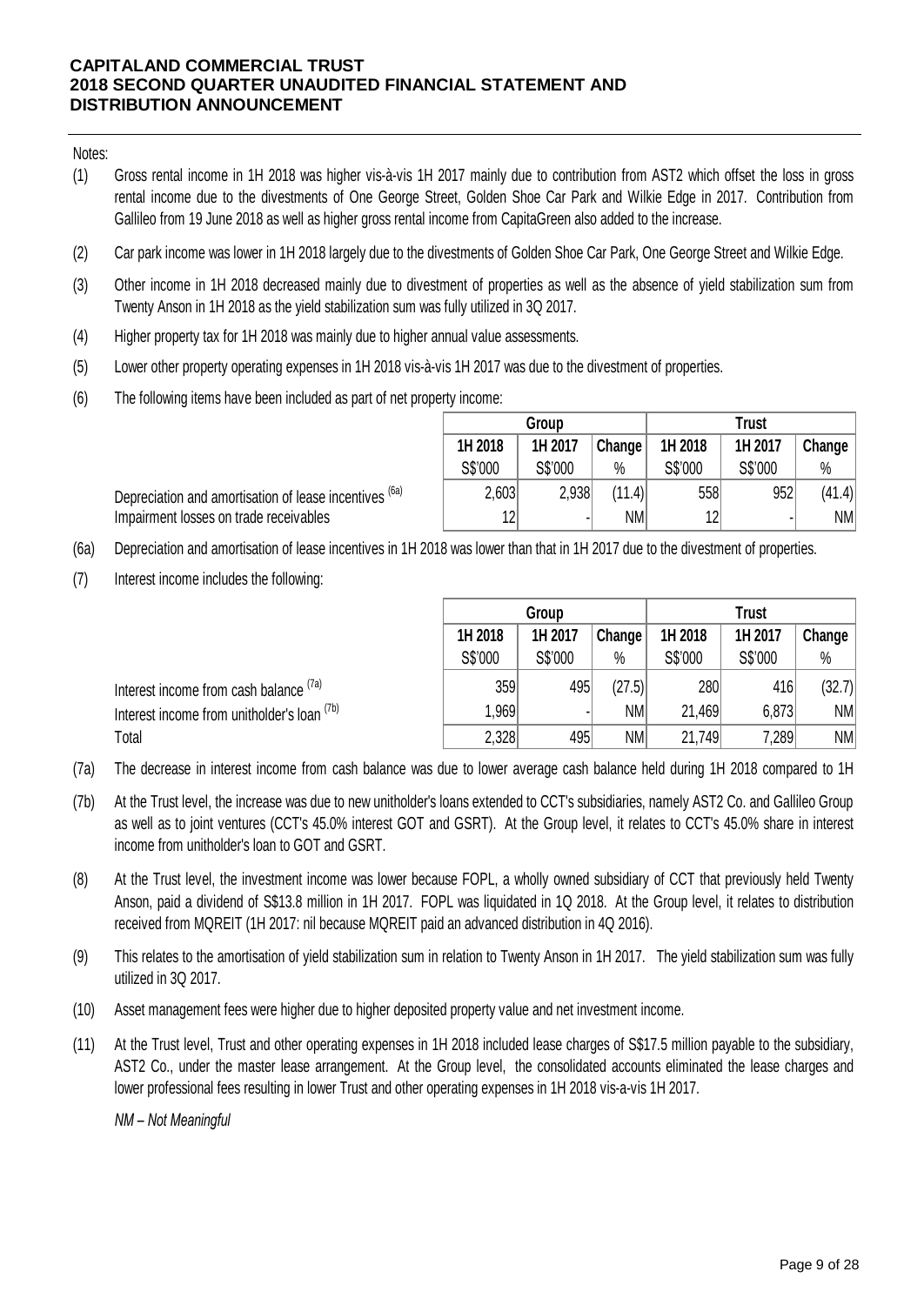# (12) Finance costs include the following:

|                                                     | Group   |         |        | Trust   |         |        |  |
|-----------------------------------------------------|---------|---------|--------|---------|---------|--------|--|
|                                                     | 1H 2018 | 1H 2017 | Change | 1H 2018 | 1H 2017 | Change |  |
|                                                     | S\$'000 | S\$'000 | $\%$   | S\$'000 | S\$'000 | $\%$   |  |
| Interest cost <sup>(12a)</sup>                      | 38,485  | 33,595  | 14.6   | 28,739  | 19,274  | 49.1   |  |
| Amortisation and transaction costs <sup>(12b)</sup> | 3,136   | 2,017   | 55.5   | 1,325   | 1,547   | (14.4) |  |
| Total                                               | 41,621  | 35,612  | 16.9   | 30,064  | 20,821  | 44.4   |  |

(12a) Higher due to increase in bank borrowings incurred for the acquisitions of AST2 and Gallileo. At the Trust level, the interest cost in 1H 2018 included finance lease charges payable to AST2 Co. of S\$4.3 million.

- (12b) For the Group, the increase was mainly due to fees for partial prepayment of loans and pre-termination of interest rate swaps incurred by MSO Trust. For the Trust, the amortization and transaction cost in 1H 2017 had included amortisation and transaction costs on convertible bonds due 2017 which were wholly converted to Units in 2017.
- (13) In 1H 2018, the share of profit of joint ventures relates to results for RCS Trust (CCT's 60.0% interest), OGS LLP (CCT's 50.0% interest) and GOT & GSRT (CCT's 45.0% interest). For 1H 2017, it relates to results of RCS Trust (CCT's 60.0% interest) and OGS (CCT's 50.0% interest with effect from 19 June 2017). Summary of the share of results of joint ventures is as follows:

|                                                     | For Information only         |           |      |  |  |
|-----------------------------------------------------|------------------------------|-----------|------|--|--|
|                                                     |                              | Group     |      |  |  |
|                                                     | Change<br>1H 2018<br>1H 2017 |           |      |  |  |
|                                                     | S\$'000                      | S\$'000   | %    |  |  |
| Gross revenue                                       | 82,092                       | 69,718    | 17.7 |  |  |
| Property operating expenses                         | (19, 856)                    | (16, 798) | 18.2 |  |  |
| Net property income                                 | 62,236                       | 52,920    | 17.6 |  |  |
| Finance costs                                       | (11, 970)                    | (7, 247)  | 65.2 |  |  |
| Net increase in fair value of investment properties | 26,342                       | 4,917     | NM   |  |  |
| Trust and other expenses                            | (5,702)                      | (4, 759)  | 19.8 |  |  |
| Net profit of joint ventures (after tax) (13a)      | 70,906                       | 45,831    | 54.7 |  |  |

- (13a) In 1H 2018, higher net profits of joint ventures were mainly due to full half year contribution from CCT's 50.0% share of OGS LLP's profits. In 1H 2017, it had only included CCT's 50.0% share of OGS LLP's profits from 19 June 2017 to 30 June 2017.
- (14) This relates to the liquidation of FOPL on 23 April 2018.
- (15) This relates to the net increase in property values as at 30 June 2018 based on independent valuation over its carrying values, except for Bugis Village which was stated at the compensation sum of S\$40.7 million and Twenty Anson which was stated at the divestment value of S\$516.0 million.
- (16) This relates to the divestment fees and related cost incurred in relation to the divestment of One George Street in 1H 2017.
- (17) The higher tax expense at CCT Group was mainly attributable to CCT's subsidiaries.
- (18) This relates to the non-controlling interest of Gallileo Co..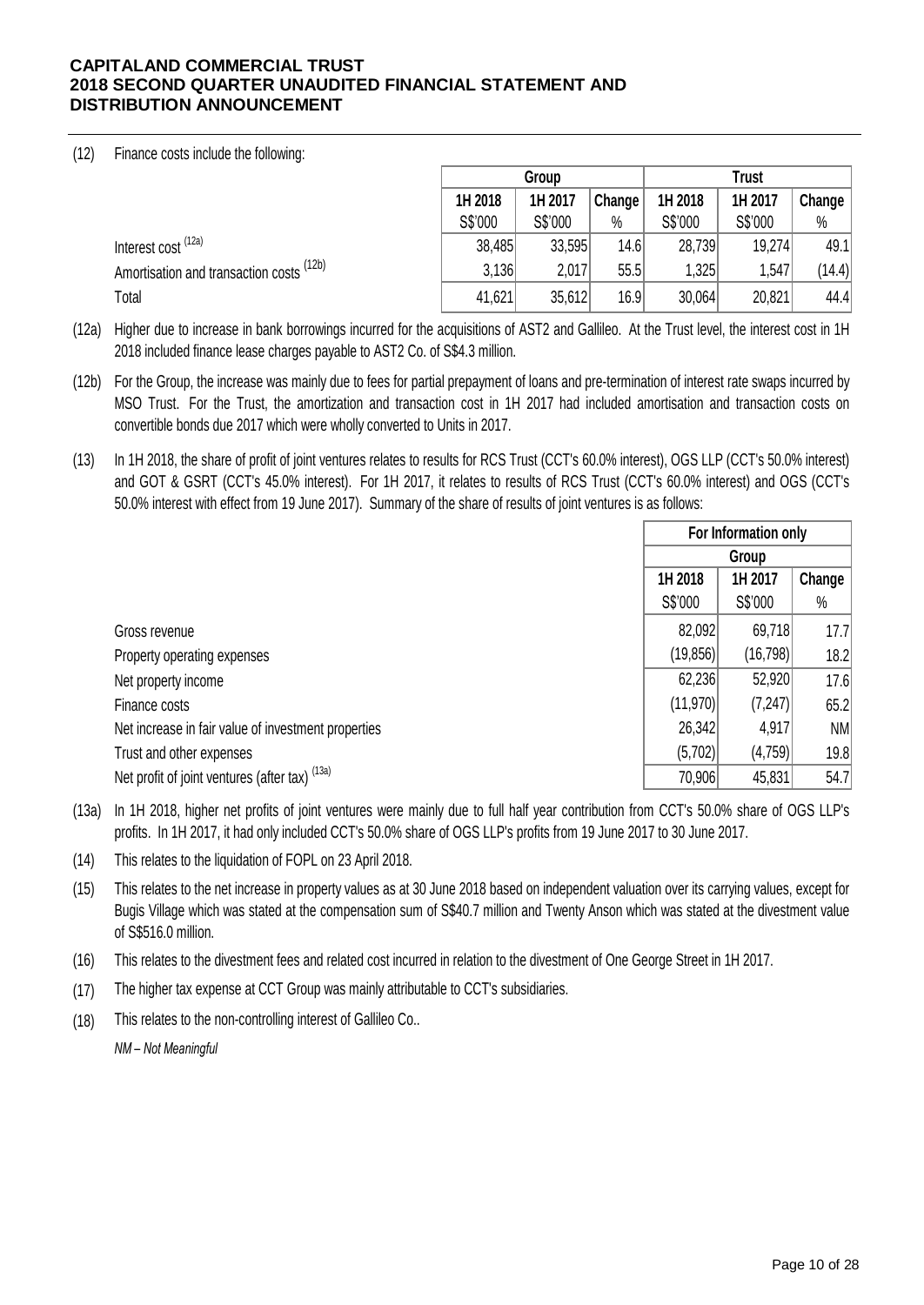# (19) Included in net tax and other adjustments are the following:

|                                                                 |            | Group      |        |            | <b>Trust</b> |        |  |
|-----------------------------------------------------------------|------------|------------|--------|------------|--------------|--------|--|
|                                                                 | 1H 2018    | 1H 2017    | Change | 1H 2018    | 1H 2017      | Change |  |
|                                                                 | S\$'000    | S\$'000    | $\%$   | S\$'000    | S\$'000      | $\%$   |  |
| Asset management fee paid and payable in Units <sup>(19a)</sup> | 3,133      | 1,858      | 68.6   | 3,133      | 1,858        | 68.6   |  |
| Trustee's fees                                                  | 532        | 422        | 26.1   | 428        | 319          | 34.2   |  |
| Amortisation and transaction costs (Finance) <sup>(19b)</sup>   | 3,136      | 2,017      | 55.5   | 1,325      | 1,547        | (14.4) |  |
| Net increase in fair value of investment properties (19c)       | (178, 824) | (252, 674) | (29.2) | (321, 285) | (237,829)    | 35.1   |  |
| Share of profit of joint ventures                               | (70,906)   | (45, 831)  | 54.7   |            |              |        |  |
| Temporary differences and other items                           | (1,879)    | 4,017      | NM     | 5,920      | (12,885)     | NM     |  |
| Total                                                           | (244, 808) | (290, 191) | (15.6) | (310, 479) | (246,990)    | 25.7   |  |

(19a) In 1H 2018, it relates to asset management fees of AST2 payable in Units (1H 2017: asset management fees of Wilkie Edge and One George Street).

(19b) This relates to amortisation of upfront fees and transaction costs incurred on bank borrowings, including fees on prepayment of loans and pre-termination of interest rate swaps incurred by MSO Trust.

(19c) For the Group, this excludes the non-controlling interest's share of the net increase in fair value of Gallileo in 1H 2018.

(20) This relates to distribution of tax-exempt income in 1H 2018.

(21) For 1H 2018, it relates to distribution from RCS Trust (CCT's 60.0% interest) and OGS LLP (CCT's 50.0% interest) (1H 2017: RCS Trust (CCT's 60.0% interest)).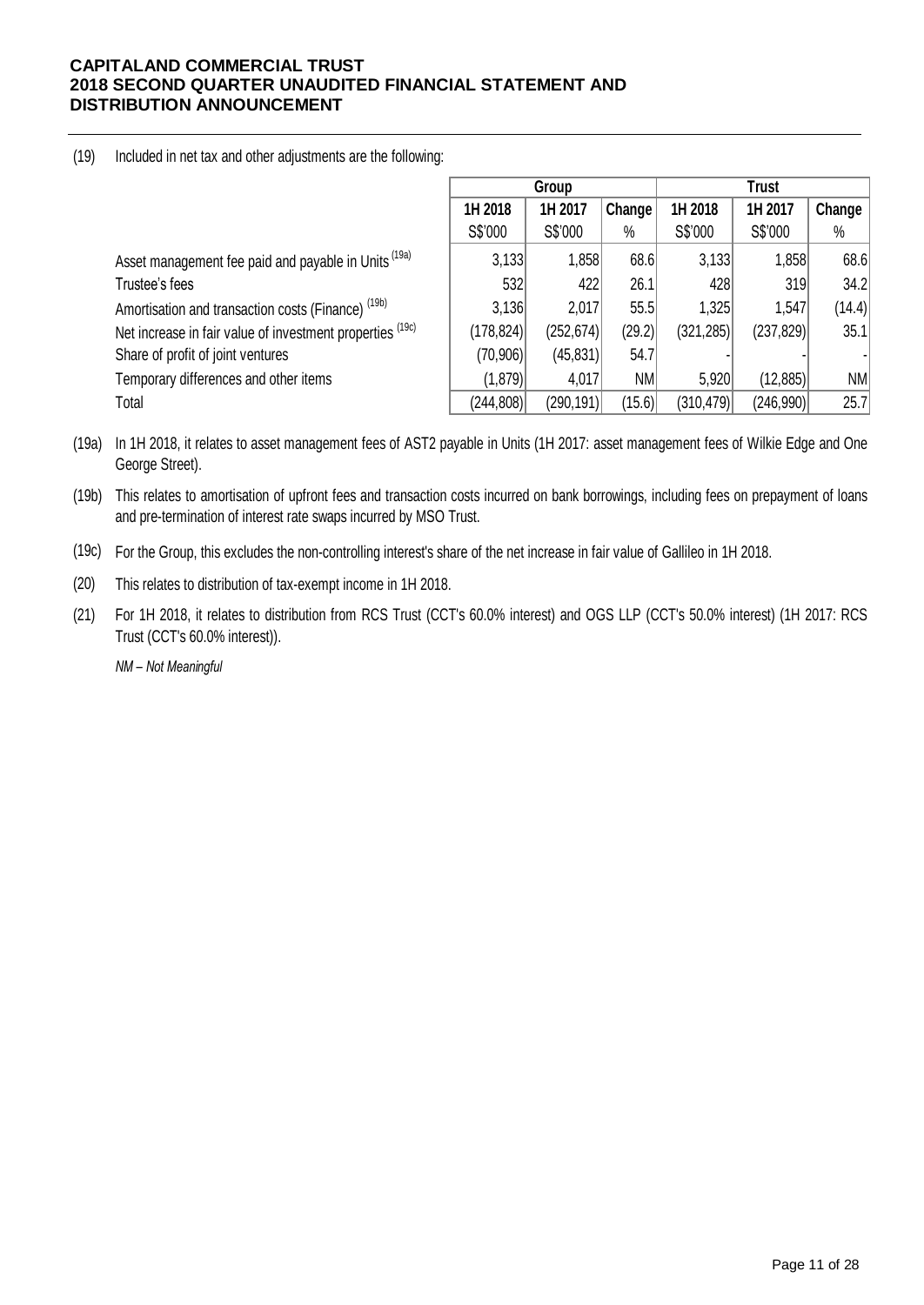# **1(b)(i) Statement of Financial Position as at 30 June 2018 vs 31 December 2017**

|                                          |             | Group       |             | <b>Trust</b>   |             |             |           |
|------------------------------------------|-------------|-------------|-------------|----------------|-------------|-------------|-----------|
|                                          | <b>Note</b> | 30 Jun 2018 | 31 Dec 2017 | Change         | 30 Jun 2018 | 31 Dec 2017 | Change    |
|                                          |             | S\$'000     | S\$'000     | $\%$           | S\$'000     | S\$'000     | $\%$      |
| Non-current assets                       |             |             |             |                |             |             |           |
| Plant and equipment                      |             | 961         | 1,002       | (4.1)          | 954         | 980         | (2.7)     |
| Investment properties                    | 1           | 7,594,737   | 7,408,000   | 2.5            | 3,609,000   | 3,698,000   | (2.4)     |
| Interest in subsidiaries                 | 2           |             |             | $\blacksquare$ | 3,195,629   | 2,827,171   | 13.0      |
| Available-for-sale investment            | 3           | 44,409      | 47,533      | (6.6)          | 44,409      | 47,533      | (6.6)     |
| Interest in joint ventures               | 4           | 1,766,447   | 1,732,140   | 2.0            | 1,426,951   | 1,420,289   | 0.5       |
| Financial derivatives                    | 5           | 16,088      |             | <b>NM</b>      | 14,368      |             | <b>NM</b> |
| <b>Total non-current assets</b>          |             | 9,422,642   | 9,188,675   | 2.5            | 8,291,311   | 7,993,973   | 3.7       |
| <b>Current assets</b>                    |             |             |             |                |             |             |           |
| Asset held for sale                      | 6           | 556,746     |             | <b>NM</b>      | 556,746     |             | <b>NM</b> |
| Trade and other receivables              | 7           | 40,523      | 42,746      | (5.2)          | 262,922     | 49,011      | <b>NM</b> |
| Cash and cash equivalents                |             | 166,119     | 122,581     | 35.5           | 143,482     | 72,346      | 98.3      |
| <b>Financial derivatives</b>             | 5           | 211         |             | <b>NM</b>      | 211         |             | <b>NM</b> |
| <b>Total current assets</b>              |             | 763,599     | 165,327     | NΜ             | 963,361     | 121,357     | <b>NM</b> |
| <b>Total assets</b>                      | 8           | 10,186,241  | 9,354,002   | 8.9            | 9,254,672   | 8,115,330   | 14.0      |
| <b>Current liabilities</b>               |             |             |             |                |             |             |           |
| Trade and other payables                 | 9           | 77,829      | 90,293      | (13.8)         | 66,008      | 226,571     | (70.9)    |
| Current portion of security deposits     |             | 15,330      | 4,002       | <b>NM</b>      | 13,759      | 2,545       | <b>NM</b> |
| Interest-bearing liabilities             | 10          | 226,601     |             | <b>NM</b>      | 226,601     |             | <b>NM</b> |
| Financial derivatives                    | 5           |             | 81          | <b>NM</b>      |             | 81          | <b>NM</b> |
| Current tax payable                      |             | 3,332       | 3,187       | 4.5            | 121         | 379         | (68.1)    |
| <b>Total current liabilities</b>         |             | 323,092     | 97,563      | <b>NM</b>      | 306,489     | 229,576     | 33.5      |
| Non-current liabilities                  |             |             |             |                |             |             |           |
| Non-current portion of security deposits |             | 55,657      | 66,404      | (16.2)         | 33,621      | 21,694      | 55.0      |
| Interest-bearing liabilities             | 11          | 2,875,700   | 2,720,208   | 5.7            | 2,197,860   | 1,832,818   | 19.9      |
| Financial derivatives                    | 5           | 31,122      | 52,904      | (41.2)         | 27,358      | 37,476      | (27.0)    |
| Other payables                           | 12          | 430         |             |                | 135,145     |             | <b>NM</b> |
| Deferred tax liabilities                 | 13          | 2,413       |             | <b>NM</b>      |             |             |           |
| <b>Total non-current liabilities</b>     |             | 2,965,322   | 2,839,516   | 4.4            | 2,393,984   | 1,891,988   | 26.5      |
| <b>Total liabilities</b>                 |             | 3,288,414   | 2,937,079   | 12.0           | 2,700,473   | 2,121,564   | 27.3      |
| Net assets                               |             | 6,897,827   | 6,416,923   | 7.5            | 6,554,199   | 5,993,766   | 9.4       |
| Represented by:                          |             |             |             |                |             |             |           |
| Unitholders' funds                       |             | 6,881,831   | 6,416,923   | 7.2            | 6,554,199   | 5,993,766   | 9.4       |
| Non-controlling interests                | 14          | 15,996      |             | <b>NM</b>      |             |             |           |
| <b>Total equity</b>                      |             | 6,897,827   | 6,416,923   | 7.5            | 6,554,199   | 5,993,766   | 9.4       |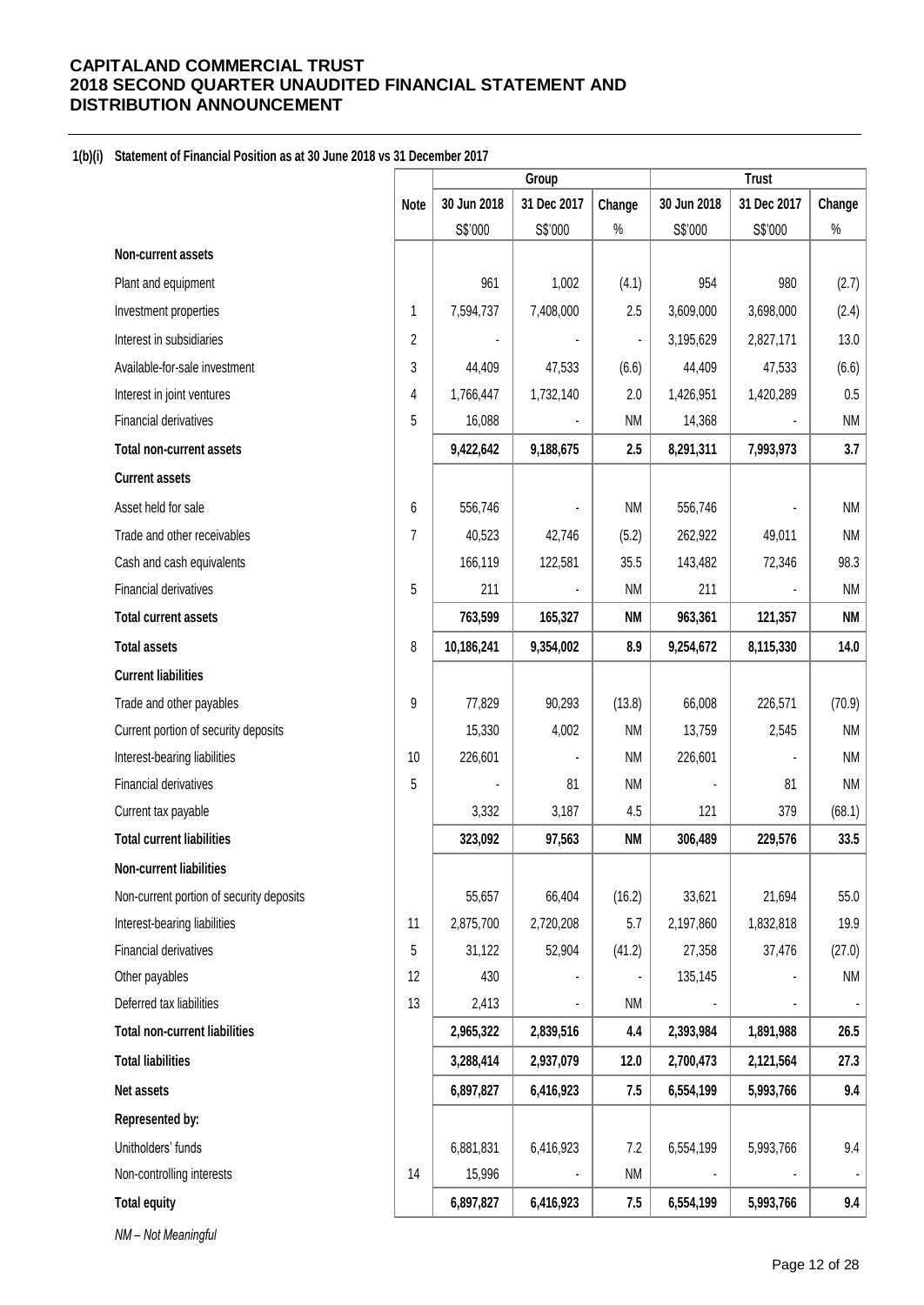- (1) Investment properties were stated at independent valuation as at 30 June 2018, excluding Bugis Village and Twenty Anson which were reclassified to Asset held for sale. At the Group level, investment properties had included Gallileo which was acquired on 18 June 2018.
- (2) Interest in subsidiaries as at 30 June 2018 relates to cost of investments in CCT MTN Pte. Ltd., MSO Trust, MVKimi Group and Gallileo Group (31 December 2017: CCT MTN Pte. Ltd., FOPL, MSO Trust and MVKimi Group), including unitholder's loan granted to MSO Trust, MVKimi Group and the Gallileo Group.
- (3) This relates to CCT's 11.0% stake in MQREIT. The 6.6% decrease was mainly due to lower closing trading price of MQREIT.
- (4) This relates to CCT's 60.0% interest in RCS Trust, CCT's 50.0% interest in OGS LLP as well as CCT's 45.0% interest in GOT and GSRT (including unitholder's loan).
- (5) This relates to the fair values of cross currency swaps and/or interest rate swaps.
- (6) This relates to the reclassification of Bugis Village and Twenty Anson from Investment properties. As at 30 June 2018, Bugis Village was stated at a value of S\$40.7 million which is the compensation sum that CCT will receive when Bugis Village is returned to the State on 1 April 2019. Twenty Anson was stated at a value of S\$516.0 million which was the sale price in the sale and purchase agreement dated 29 June 2018. The divestment of Twenty Anson is expected to be completed in 3Q 2018.
- (7) At the Trust level, Trade and other receivables as at 30 June 2018 had included shareholder's loan of EUR132.9 million (SGD equivalent of S\$207.5 million) to the Galaxy SPV.
- (8) Total assets were S\$10,186.2 million as at 30 June 2018 (31 December 2017: S\$9,354.0 million). Total deposited property (as defined in the Code on Collective Investment Schemes) as at 30 June 2018 was S\$11,595.6 million (31 December 2017: S\$10,761.0 million).
- (9) At the Trust level, lower Trade and other payables was mainly due to the settlement of the balance purchase consideration owed by CCT to FOPL in relation to the transfer of Twenty Anson from FOPL to CCT in 2015.
- (10) This relates to bank borrowings reclassified from Non-current liabilities to Current liabilities of S\$19.5 million as well as the unsecured short-term bank borrowings of EUR132.9 million (SGD equivalent of S\$207.5 million) which was obtained in relation to the acquisition of Gallileo Co..
- (11) The Interest-bearing liabilities as at 30 June 2018 comprised:
	- (a) Unsecured fixed rate notes totaling S\$725.0 million; JPY24.9 billion and HKD585.0 million (hedged via cross currency swaps to S\$425.8 million);
	- (b) Unsecured bank borrowings of S\$747.6 million and EUR207.8 million (SGD equivalent of S\$324.5 million); and
	- (c) Secured MSO Trust's bank borrowings of S\$680.0 million.
- (12) At the Trust level, Other payables as at 30 June 2018 relates to the lease liabilities payable to CCT's whollyowned subsidiary, AST2 Co., under the master lease arrangement. At the Group level, this relates to payables owing to the non-controlling interest of Gallileo Co..
- (13) This relates to deferred tax provision of Gallileo Co..
- (14) This relates to CCT's non-controlling interest of Gallileo Co..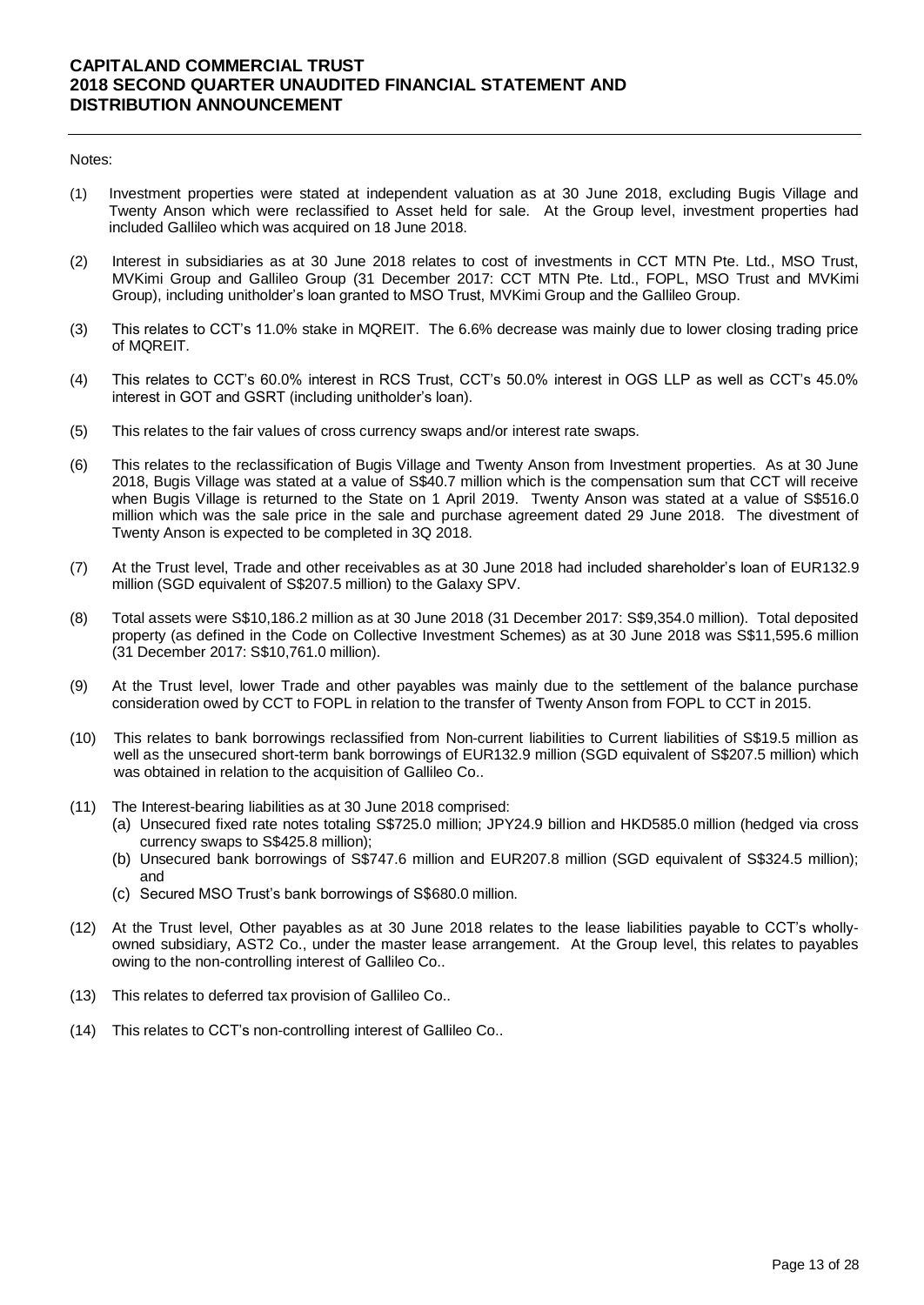### **1(b)(ii) Aggregate amount of borrowings and debt securities**

|                                                     |             | Group       |           |             | <b>Trust</b> |           |  |
|-----------------------------------------------------|-------------|-------------|-----------|-------------|--------------|-----------|--|
|                                                     | 30 Jun 2018 | 31 Dec 2017 | Change    | 30 Jun 2018 | 31 Dec 2017  | Change    |  |
|                                                     | S\$'000     | S\$'000     | $\%$      | S\$'000     | S\$'000      | %         |  |
| <b>Secured borrowings</b>                           |             |             |           |             |              |           |  |
| Amount repayable after one year (1)                 | 680,000     | 890,000     | (23.6)    |             |              |           |  |
| Less: Unamortised portion of transactions costs (1) | (2, 160)    | (2,610)     | (17.2)    |             |              |           |  |
| Net secured borrowings after one year               | 677,840     | 887,390     | (23.6)    | ٠           |              |           |  |
| <b>Unsecured borrowings</b>                         |             |             |           |             |              |           |  |
| Amount repayable after one year                     | 2,203,212   | 1,834,975   | 20.1      | 2,203,212   | 1,834,975    | 20.1      |  |
| Less: Unamortised portion of transactions costs     | (5,352)     | (2, 157)    | <b>NM</b> | (5, 352)    | (2, 157)     | <b>NM</b> |  |
| Net unsecured borrowings after one year             | 2,197,860   | 1,832,818   | 19.9      | 2,197,860   | 1,832,818    | 19.9      |  |
| Amount repayable within one year                    | 227,031     |             | <b>NM</b> | 227,031     |              | <b>NM</b> |  |
| Less: Unamortised portion of transactions costs     | (430)       |             | <b>NM</b> | (430)       |              | <b>NM</b> |  |
| Net unsecured borrowings within one year            | 226,601     |             | <b>NM</b> | 226,601     |              | <b>NM</b> |  |
| <b>Total unsecured borrowings</b>                   | 2,424,461   | 1,832,818   | 32.3      | 2,424,461   | 1,832,818    | 32.3      |  |
| Total secured and unsecured borrowings              | 3,102,301   | 2,720,208   | 14.0      | 2,424,461   | 1,832,818    | 32.3      |  |

### Note :

(1) This relates to MSO Trust's borrowings and transactions costs as at 30 June 2018 and 31 December 2017.

### *For information only*

This relates to CCT's interest in the aggregate external borrowings of its joint ventures, namely RCS Trust (CCT's 60.0% interest), OGS LLP (CCT's *50.0% interest), GOT and GSRT (CCT's 45.0% interest), which are not included under total borrowings in the statement of financial position of the Group.*

|                                                 | For information only |             |        |  |
|-------------------------------------------------|----------------------|-------------|--------|--|
|                                                 | 30 Jun 2018          | 31 Dec 2017 | Change |  |
|                                                 | S\$'000              | S\$'000     | %      |  |
| Secured borrowings <sup>(1)</sup>               |                      |             |        |  |
| Amount repayable after one year                 | 587,450              | 582,500     | 0.8    |  |
| Less: Unamortised portion of transactions costs | (3, 197)             | (3,619)     | (11.7) |  |
| Net secured borrowings                          | 584,253              | 578,881     | 0.9    |  |
| Unsecured borrowings <sup>(2)</sup>             |                      |             |        |  |
| Amount repayable after one year                 | 531,600              | 528,600     | 0.6    |  |
| Less: Unamortised portion of transactions costs | (1,032)              | (1,033)     | (0.1)  |  |
| Net repayable after one year                    | 530,568              | 527,567     | 0.6    |  |
| Amount repayable within one year                | 150,000              | 150,000     |        |  |
| Less: Unamortised portion of transactions costs | (100)                | (78)        | 28.2   |  |
| Net repayable within one year                   | 149,900              | 149,922     | (0.0)  |  |
| Net unsecured borrowings                        | 680,468              | 677,489     | 0.4    |  |
| Total secured and unsecured borrowings          | 1,264,721            | 1,256,370   | 0.7    |  |

*Notes :*

*(1) Secured borrowings relate to CCT's 50.0% interest of borrowings of OGS LLP and CCT's 45.0% interest of GOT and GSRT.* 

*(2) Unsecured borrowings relate to CCT's 60.0% interest of borrowings of RCS Trust.*

*NM: Not meaningful*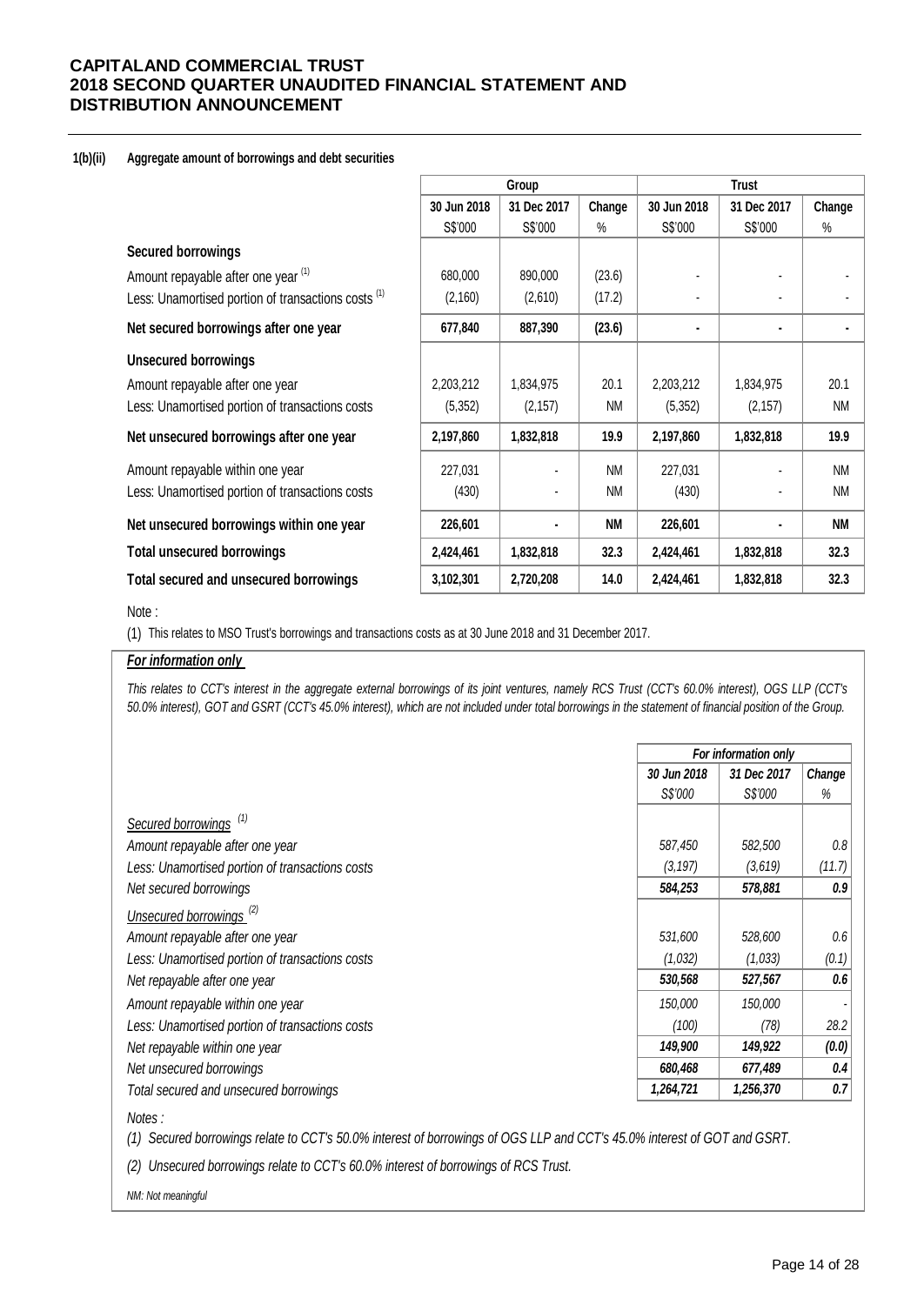## **1(c)(i) Statement of Cash Flow (2Q 2018 vs 2Q 2017)**

|                                                     |                | Group      |            |
|-----------------------------------------------------|----------------|------------|------------|
|                                                     |                | 2Q 2018    | 2Q 2017    |
|                                                     | <b>Note</b>    | S\$'000    | S\$'000    |
| <b>Operating activities</b>                         |                |            |            |
| Total return for the period before tax              |                | 277,590    | 320,750    |
| Adjustments for :                                   |                |            |            |
| Share of profit of joint ventures                   |                | (47, 914)  | (25, 885)  |
| Amortisation of lease incentives                    |                | 1,068      | 1,464      |
| Amortisation of intangible asset                    |                |            | 1,021      |
| Depreciation of plant and equipment                 |                | 50         | 86         |
| Finance costs                                       |                | 22,286     | 17,663     |
| Interest income                                     |                | (1, 126)   | (247)      |
| Loss on disposal of plant and equipment             |                |            | 96         |
| Asset management fees paid and payable in Units     |                | 1,577      | 894        |
| Net increase in fair value of investment properties |                | (178, 884) | (252, 674) |
| Operating income before working capital changes     |                | 74,647     | 63,168     |
| <b>Changes in working capital</b>                   |                |            |            |
| Trade and other receivables                         |                | 3,120      | (4, 784)   |
| Trade and other payables                            |                | (5,833)    | (46)       |
| Security deposits                                   |                | 953        | (11, 973)  |
| Cash generated from operating activities            |                | 72,887     | 46,365     |
| Tax expenses paid                                   |                | (630)      | (549)      |
| Net cash from operating activities                  |                | 72,257     | 45,816     |
| <b>Investing activities</b>                         |                |            |            |
| Capital expenditure on investment properties        |                | (2,908)    | (1, 354)   |
| Purchase of plant and equipment                     |                | (27)       | (33)       |
| Acquisition of subsidiary, net of cash acquired     | 1              | (529, 763) |            |
| Proceeds from divestment of investment property     | $\overline{2}$ |            | 881,578    |
| Distributions received from joint ventures          |                | 24,372     | 21,430     |
| Interest income received                            |                | 1,126      | 200        |
| Net cash (used in) / from investing activities      |                | (507, 200) | 901,821    |
| <b>Financing activities</b>                         |                |            |            |
| Interest paid                                       |                | (22, 384)  | (22, 110)  |
| Payment of transaction costs related to borrowings  |                | (4,609)    | (156)      |
| Distribution to unitholders                         |                | (7, 165)   | (6,709)    |
| Net proceeds from equity placement                  | 3              | 214,331    |            |
| Proceeds from interest-bearing liabilities          | 4              | 532,043    |            |
| Repayment of interest-bearing liabilities           | 5              | (210,000)  | (321, 200) |
| Net cash from / (used in) financing activities      |                | 502,216    | (350, 175) |
| Net increase in cash and cash equivalents           |                | 67,273     | 597,462    |
| Cash and cash equivalents at beginning of period    |                | 98,846     | 99,382     |
| Cash and cash equivalents at end of period          |                | 166,119    | 696,844    |
|                                                     |                |            |            |

#### Notes:

(1) In 2Q 2018, this relates to the acquisition of Gallileo Co..

(2) In 2Q 2017, this relates to the divestment of 50.0% interest in One George Street.

(3) This relates to the net proceeds from the Equity Placement on 28 May 2018.<br>(4) This relates to the proceeds from EUR340.6 million (SGD equivalent of S\$53

This relates to the proceeds from EUR340.6 million (SGD equivalent of S\$532.0 million) bank borrowings.

(5) This relates to partial repayment of MSO Trust's bank borrowings.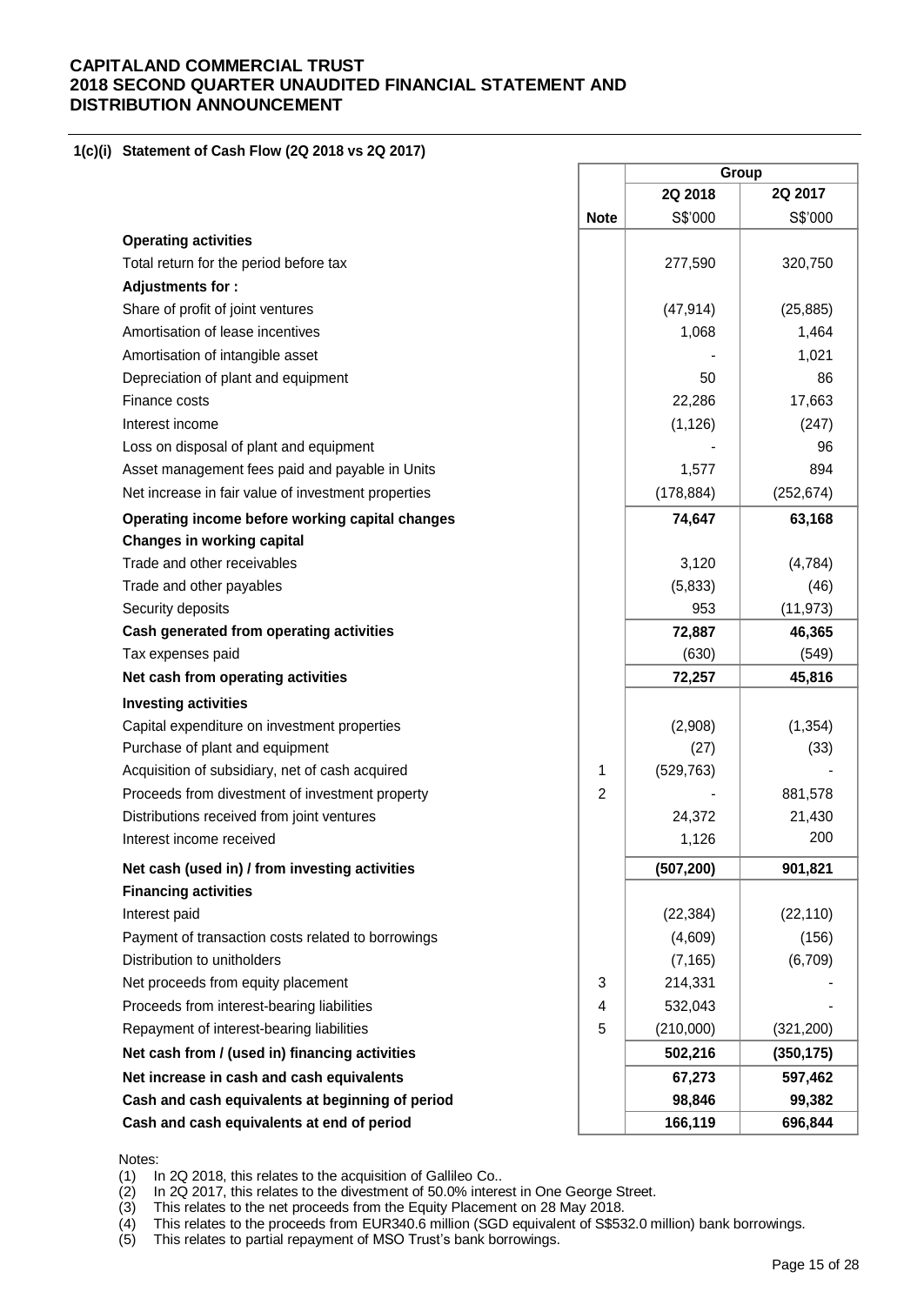### **1(c)(ii) Statement of Cash Flow (1H 2018 vs 1H 2017)**

|                                                          |                | Group         |            |
|----------------------------------------------------------|----------------|---------------|------------|
|                                                          | <b>Note</b>    | 1H 2018       | 1H 2017    |
|                                                          |                | S\$'000       | S\$'000    |
| <b>Operating activities</b>                              |                |               |            |
| Total return for the period before tax                   |                | 355,693       | 386,649    |
| Adjustments for:                                         |                |               |            |
| Share of profit of joint ventures                        |                | (70, 906)     | (45, 831)  |
| Amortisation of lease incentives                         |                | 2,501         | 2,760      |
| Amortisation of intangible asset                         |                |               | 1,834      |
| Depreciation of plant and equipment                      |                | 102           | 178        |
| Finance costs                                            |                | 41,621        | 35,612     |
| Loss on disposal of plant and equipment                  |                |               | 96         |
| Impairment losses on trade receivables                   |                | 12            |            |
| Interest income                                          |                | (2,328)       | (495)      |
| Asset management fees paid and payable in Units          |                | 3,133         | 1,858      |
| Net increase in fair value of investment properties      |                | (178, 884)    | (252, 674) |
| Distribution from available-for-sale investment          |                | (1,647)       |            |
| Operating income before working capital changes          |                | 149,297       | 129,987    |
| <b>Changes in working capital</b>                        |                |               |            |
| Trade and other receivables                              |                | (331)         | (5,041)    |
| Trade and other payables                                 |                | (12,019)      | (3, 395)   |
| Security deposits                                        |                | 582           | (12, 497)  |
| Cash generated from operations                           |                | 137,529       | 109,054    |
| Tax expenses paid                                        |                | (1,480)       | (553)      |
| Net cash generated from operating activities             |                | 136,049       | 108,501    |
| <b>Investing activities</b>                              |                |               |            |
| Capital expenditure on investment properties             |                | (6,048)       | (3, 123)   |
| Purchase of plant and equipment                          |                | (61)          | (261)      |
| Acquisition of subsidiary, net of cash acquired          | 1              | (548, 894)    |            |
| Proceeds from divestment of investment property          | $\overline{c}$ |               | 881,578    |
| Distribution received from available-for-sale investment |                | 1,647         |            |
| Distributions received from joint ventures               |                | 50,933        | 44,383     |
| Interest income received                                 |                | 2,328         | 586        |
| Net cash (used in) / from investing activities           |                | (500, 095)    | 923,163    |
| <b>Financing activities</b>                              |                |               |            |
| Interest paid                                            |                | (34, 611)     | (34, 342)  |
| Payment of transaction costs related to borrowings       |                | (6, 158)      | (252)      |
| Distribution to unitholders                              |                | (147, 934)    | (138,988)  |
| Net proceeds from equity placement                       | 3              | 214,331       |            |
| Proceeds from interest-bearing liabilities               | 4              | 1,779,643     |            |
| Repayment of interest-bearing liabilities                | 5              | (1, 397, 687) | (321, 200) |
| Net cash from / (used in) financing activities           |                | 407,584       | (494, 782) |
| Net increase in cash and cash equivalents                |                | 43,538        | 536,882    |
| Cash and cash equivalents at beginning of the year       |                | 122,581       | 159,962    |
| Cash and cash equivalents at end of the period           |                | 166,119       | 696,844    |

 $\overline{\phantom{a}}$ 

÷

٦

Notes:

(1) In 1H 2018, this relates to the acquisition of Gallileo Co. and balance payment for acquisition of MVKimi Group.

(2) In 1H 2017, this relates to the divestment of 50.0% interest in One George Street.

(3) This relates to the net proceeds from the Equity Placement on 28 May 2018.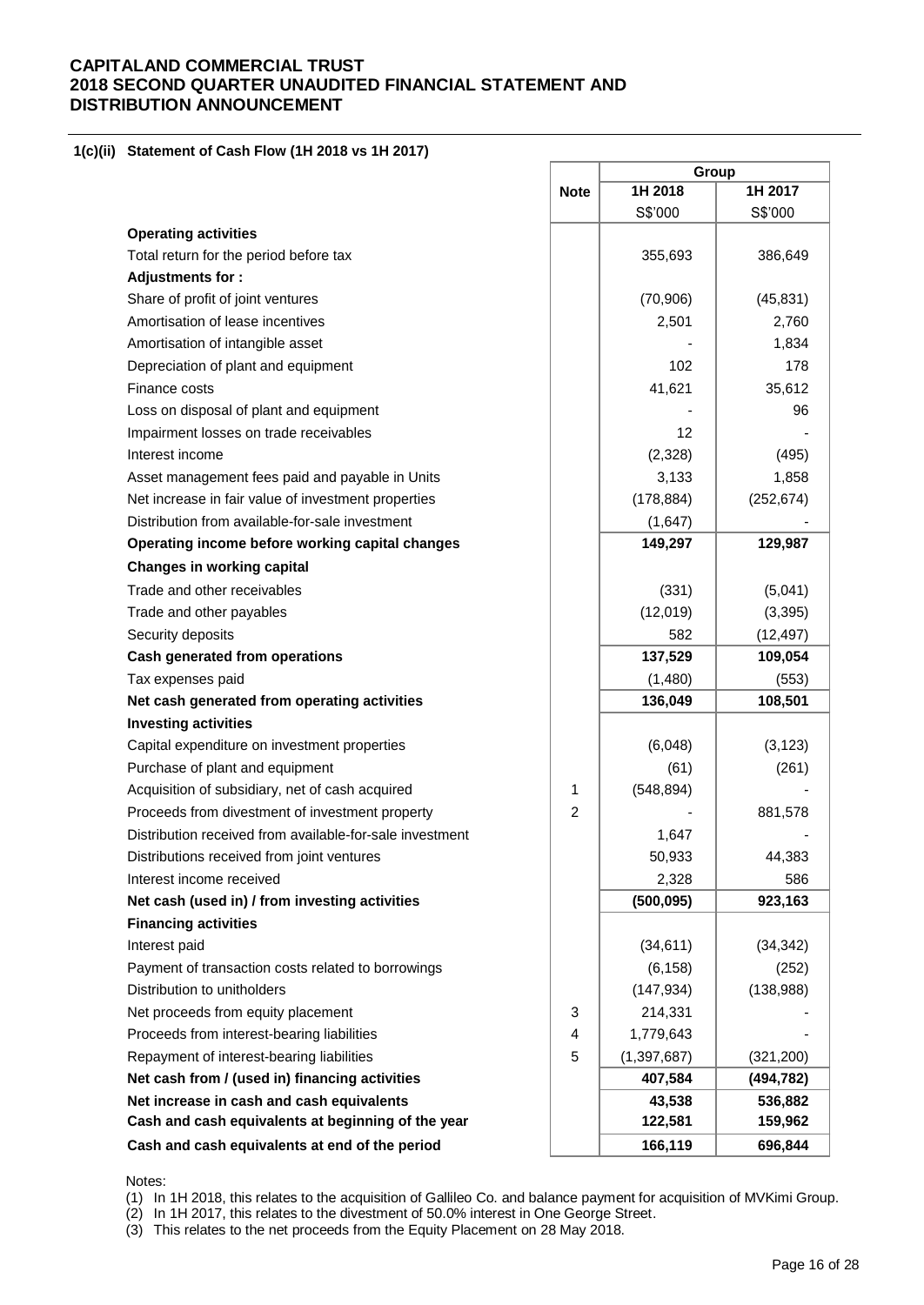- (4) This relates to the proceeds from SGD747.6 million and EUR340.6 million (SGD equivalent of S\$532.0 million) bank borrowings as well as issuance of S\$500.0 million fixed rate notes.
- (5) This relates to partial repayment of CCT's and MSO Trust's bank borrowings.

## **1(c)(iii) Status on the use of proceeds raised from any offerings pursuant to Chapter 8 and whether the use of proceeds is in accordance with the stated use.**

Net proceeds from Equity Placement of S\$214.3 million was applied in accordance with stated use as follows:

| <b>Date</b> | Use of proceeds                                   | <b>Amount used</b><br><b>S\$ million</b> |
|-------------|---------------------------------------------------|------------------------------------------|
|             | 28-May-18   For payment of equity in Gallileo Co. | 214.3                                    |

### **1(d)(i) Statement of movement in unitholders' funds (2Q 2018 vs 2Q 2017)**

|                                                                                |             | Group     |           | <b>Trust</b> |           |
|--------------------------------------------------------------------------------|-------------|-----------|-----------|--------------|-----------|
|                                                                                | <b>Note</b> | 2Q 2018   | 2Q 2017   | 2Q 2018      | 2Q 2017   |
|                                                                                |             | S\$'000   | S\$'000   | S\$'000      | S\$'000   |
| Unitholders' fund as at beginning of period                                    |             | 6,369,182 | 5,191,183 | 5,929,142    | 4,732,287 |
| <b>Operations</b>                                                              |             |           |           |              |           |
| Total return for the period attributable to unitholders                        |             | 274,996   | 320,575   | 394,684      | 318,642   |
| <b>Unitholders' transactions</b>                                               |             |           |           |              |           |
| Creation of units:                                                             |             |           |           |              |           |
| - Units issued in respect of RCS Trust's asset management fees                 |             | 1,214     | 1,186     | 1,214        | 1,186     |
| - Asset management fee paid and payable in Units                               |             | 1,577     | 894       | 1,577        | 894       |
| - Conversion of convertible bonds                                              |             |           | 53,745    |              | 53,745    |
| - Equity placement                                                             |             | 217,880   |           | 217,880      |           |
| Net increase in net assets resulting from unitholders' transactions            |             | 220,671   | 55,825    | 220,671      | 55,825    |
| <b>Movement in reserves</b>                                                    |             |           |           |              |           |
| - Foreign currency translation reserves                                        | 1           | 26        |           |              |           |
| - Available-for-sale reserves                                                  | 2           | 4,431     | 1,453     | 4,431        | 1,453     |
| - Capital reserves                                                             | 3           | (3,369)   | (2, 173)  | (3,369)      | (2, 173)  |
| - Hedging reserves                                                             | 4           | 15,894    | (20,068)  | 8,640        | (10, 800) |
| Net increase / (decrease) in net assets resulting from movement in<br>reserves |             | 16,982    | (20, 788) | 9,702        | (11,520)  |
| Net increase in net assets                                                     |             | 512,649   | 355,612   | 625,057      | 362,947   |
| Unitholders' fund as at end of period                                          |             | 6,881,831 | 5,546,795 | 6,554,199    | 5,095,234 |

- (1) This relates to translation differences from foreign operations and foreign currency loans forming part of net investment in foreign operations.
- (2) This relates to marked to market movement of MQREIT.
- (3) In 2Q 2018, this relates to transaction costs incurred for the Equity Placement (2Q 2017: relates to the option value of principal amount of S\$51.8 million convertible bonds due 2017 that were converted into 36.3 million Units in 2Q 2017).
- (4) The movement in hedging reserves for the Trust relates to the fair value changes of the cross currency and interest rate swaps and the revaluation of JPY and HKD notes. Included in movement for the Group was the subsidiary's (MSO Trust) and the Group's share of movement in hedging reserves of the joint ventures.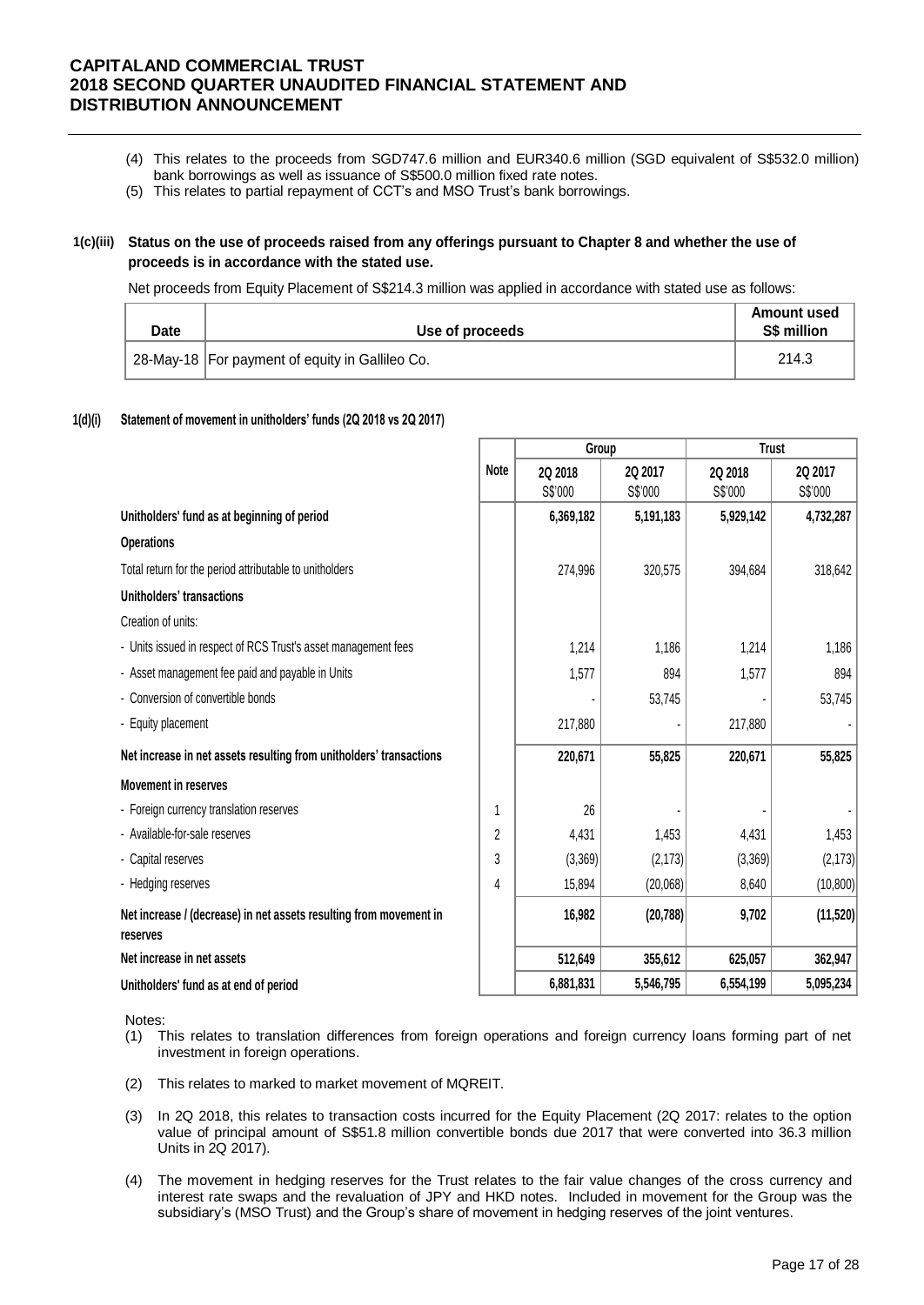## **1(d)(ii) Statement of movement in unitholders' funds (1H 2018 vs 1H 2017)**

|                                                                                     |                | Group      |           | <b>Trust</b> |            |
|-------------------------------------------------------------------------------------|----------------|------------|-----------|--------------|------------|
|                                                                                     | <b>Note</b>    | 1H 2018    | 1H 2017   | 1H 2018      | 1H 2017    |
|                                                                                     |                | S\$'000    | S\$'000   | S\$'000      | S\$'000    |
| Unitholders' fund as at beginning of period                                         |                | 6,416,923  | 5,278,542 | 5,993,766    | 4,806,543  |
| <b>Operations</b>                                                                   |                |            |           |              |            |
| Total return for the period attributable to unitholders                             |                | 351,966    | 386,335   | 465,718      | 387,749    |
| Unitholders' transactions                                                           |                |            |           |              |            |
| Creation of new units:                                                              |                |            |           |              |            |
| - Units issued in respect of RCS Trust's asset management fees                      |                | 6,662      | 6,603     | 6,662        | 6,603      |
| - Asset management fee paid and payable in Units                                    |                | 3,133      | 1,857     | 3,133        | 1,857      |
| - Conversion of convertible bonds                                                   |                |            | 53,745    |              | 53,745     |
| - Equity placement                                                                  |                | 217,880    |           | 217,880      |            |
| Distributions to unitholders                                                        |                | (147, 934) | (138,988) | (147, 934)   | (138, 988) |
| Net increase / (decrease) in net assets resulting from unitholders'<br>transactions |                | 79,741     | (76, 783) | 79,741       | (76, 783)  |
| <b>Movement in reserves</b>                                                         |                |            |           |              |            |
| - Foreign currency translation reserves                                             | 1              | 26         |           |              |            |
| - Available-for-sale reserves                                                       | $\overline{2}$ | (3, 124)   | 4,007     | (3, 124)     | 4,007      |
| - Capital reserves                                                                  | 3              | (3,369)    | (2, 173)  | (3,369)      | (2, 173)   |
| - Hedging reserves                                                                  | 4              | 39,668     | (43, 133) | 21,467       | (24, 109)  |
| Net increase / (decrease) in net assets resulting from movement in<br>reserves      |                | 33,201     | (41, 299) | 14,974       | (22, 275)  |
| Net increase in net assets                                                          |                | 464,908    | 268,253   | 560,433      | 288,691    |
| Unitholders' fund as at end of period                                               |                | 6,881,831  | 5,546,795 | 6,554,199    | 5,095,234  |

- (1) This relates to translation differences from foreign operations and foreign currency loans forming part of net investment in foreign operations.
- (2) This relates to marked to market movement of MQREIT.
- (3) In 1H 2018, this relates to transaction costs incurred for the Equity Placement (1H 2017: relates to the option value of principal amount of S\$51.8 million convertible bonds due 2017 that were converted into 36.3 million Units in 1H 2017).
- (4) The movement in hedging reserves for the Trust relates to the fair value changes of the cross currency and interest rate swaps and the revaluation of JPY and HKD notes. Movement in hedging reserves for the Group had included wholly-owned subsidiary, MSO Trust as well as the Group's share of movement in hedging reserves of the joint ventures.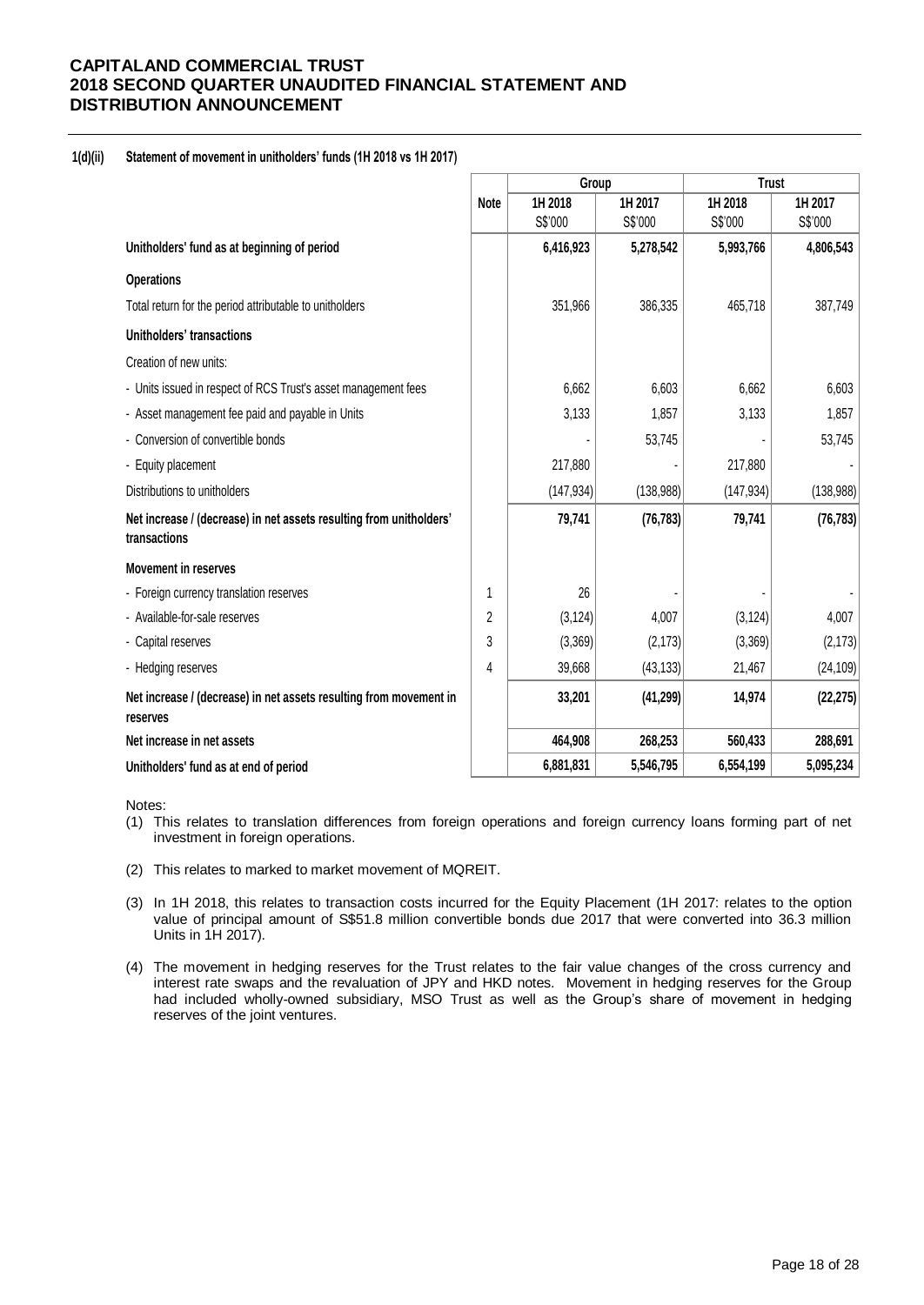### **1(e)(i) Details of any change in the units (2Q 2018 vs 2Q 2017)**

|                                                                                    | <b>Group and Trust</b>  |                         |  |
|------------------------------------------------------------------------------------|-------------------------|-------------------------|--|
|                                                                                    | <b>2Q 2018</b><br>Units | 2Q 2017<br><b>Units</b> |  |
| Units in issue as at beginning of period                                           | 3,611,723,453           | 2,969,040,247           |  |
| New Units issued:                                                                  |                         |                         |  |
| As payment of asset management fee in relation to RCS Trust (CCT's 60.0% interest) | 673,725                 | 771,314                 |  |
| As payment of asset management fees in relation to CCT's properties <sup>(1)</sup> | 287,921                 | 195,175                 |  |
| Conversion of convertible bonds <sup>(2)</sup>                                     |                         | 36,277,596              |  |
| Equity placement <sup>(3)</sup>                                                    | 130,000,000             |                         |  |
| Total Units issued as at end of period                                             | 3,742,685,099           | 3,006,284,332           |  |
| Estimated new Units to be issued:                                                  |                         |                         |  |
| for settlement of the asset management fees <sup>(4)</sup>                         | 1,591,428               |                         |  |
| Total Units issued and estimated new Units to be issued                            | 3,744,276,527           | 3,006,284,332           |  |

- (1) In 2Q 2018, this relates to Units issued for payment of 1Q 2018 base component of the asset management fees of AST2. In 2Q 2017, this relates to Units issued in payment of 1Q 2017 base component of the asset management fees of Wilkie Edge and One George Street.
- (2) In 2Q 2017, this relates to the conversion of principal amount of S\$51.8 million of convertible bonds due 2017 into Units.
- (3) In 2Q 2018, this relates to the Equity Placement on 28 May 2018 whereby 130.0 million Units were issued to partially fund the acquisition of Gallileo Co..
- (4) In 2Q 2018, this relates to estimated new Units for payment of 2Q 2018 base component and 1H 2018 performance component of AST2's asset management fees expected to be issued in 3Q 2018 and 1Q 2019 respectively.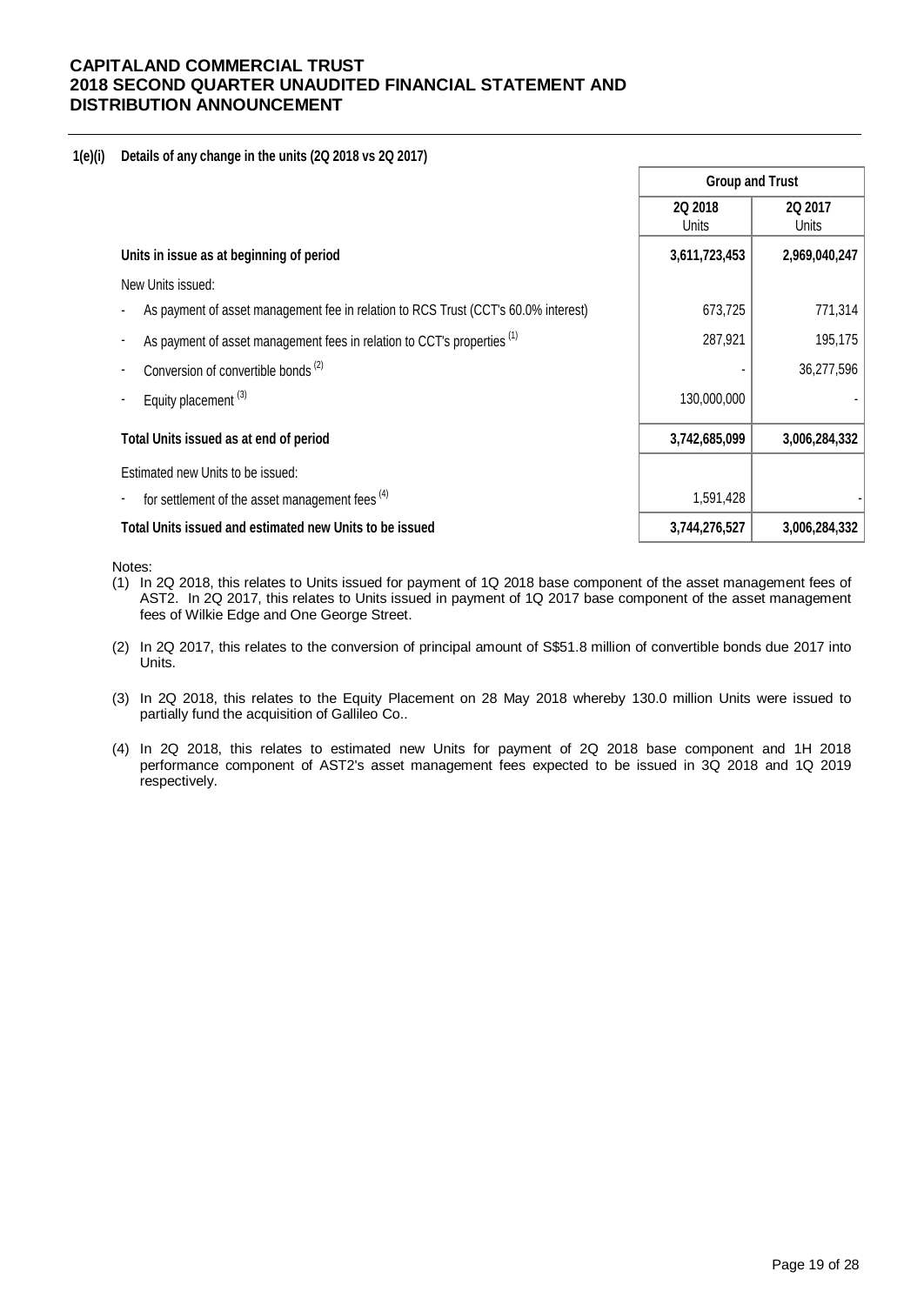### **1(e)(ii) Details of any change in the units (1H 2018 vs 1H 2017)**

|                                                                                       | <b>Group and Trust</b> |                  |  |
|---------------------------------------------------------------------------------------|------------------------|------------------|--|
|                                                                                       | 1H 2018<br>Units       | 1H 2017<br>Units |  |
| Units in issue as at beginning of year                                                | 3,608,145,589          | 2,963,491,301    |  |
| New Units issued:                                                                     |                        |                  |  |
| As payment of asset management fee in relation to RCS Trust (CCT's 60.0%<br>interest) | 3,518,768              | 4,428,032        |  |
| As payment of asset management fees in relation to CCT's properties <sup>(1)</sup>    | 1,020,742              | 2,087,403        |  |
| Conversion of convertible bonds <sup>(2)</sup>                                        |                        | 36,277,596       |  |
| Equity placement <sup>(3)</sup>                                                       | 130,000,000            |                  |  |
| Total Units issued as at end of the period                                            | 3,742,685,099          | 3,006,284,332    |  |
| Estimated new Units to be issued:                                                     |                        |                  |  |
| in settlement of the asset management fees (4)<br>٠                                   | 1,591,428              |                  |  |
| Total Units issued and estimated new Units to be issued                               | 3,744,276,527          | 3,006,284,332    |  |

Notes:

(1) In 1H 2018, this relates to Units issued for payment of base component of asset management fee for 1Q 2018 for AST2 and performance component of asset management fee for FY 2017 for One George Street and Wilkie Edge.

In 1H 2017, this relates to Units issued for payment of base component of asset management fees for One George Street and Wilkie Edge for the periods 4Q 2016 and 1Q 2017 and performance component of asset management fees for FY 2016.

- (2) In 1H 2017, this relates to the conversion of principal amount of S\$51.8 million of convertible bonds into Units.
- (3) This relates to the Equity Placement on 28 May 2018 whereby 130.0 million Units were issued to partially fund the acquisition of Gallileo Co..
- (4) In 1H 2018, this relates to estimated new Units for payment of 2Q 2018 base component and 1H 2018 performance components of AST2's asset management fees expected to be issued in 3Q 2018 and 1Q 2019 respectively.

### **2 Whether the figures have been audited or reviewed, and in accordance with which auditing standard or practice**

The figures have not been audited nor reviewed by our auditors.

### **3 Where the figures have been audited or reviewed, the auditors' report (including any qualifications or emphasis of matter)**

Not applicable.

### **4 Whether the same accounting policies and methods of computation as in the issuer's most recent audited annual financial statements have been applied**

Except as disclosed in paragraph 5 below, the Group has applied the same accounting policies and methods of computation in the preparation of the financial statements for the current reporting period compared with the audited financial statements for the year ended 31 December 2017.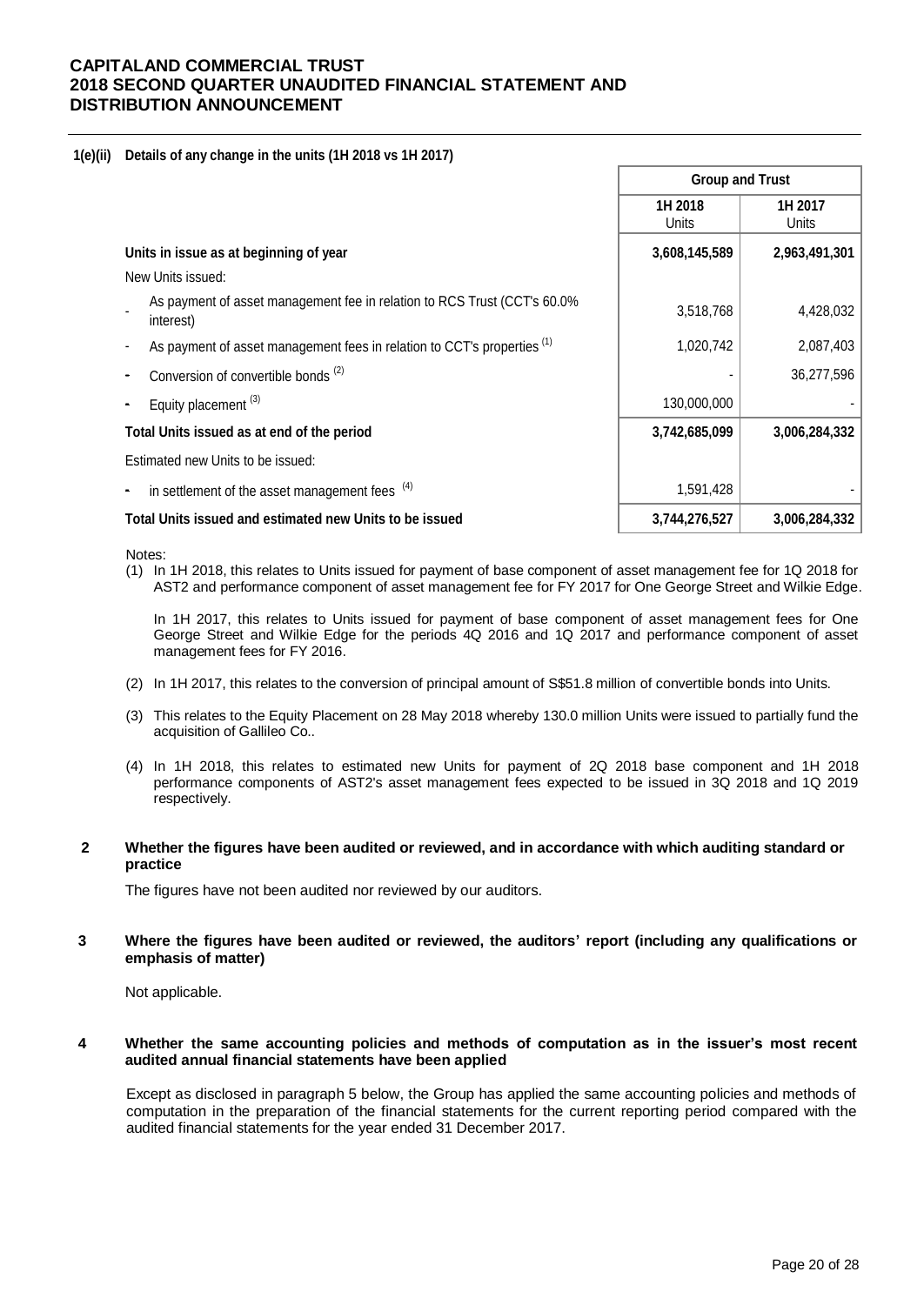#### **5 If there are any changes in the accounting policies and methods of computation, including any required by an accounting standard, what has changed, as well as the reasons for, and the effect of, the change**

The Group has adopted new Financial Reporting Standards in Singapore ("FRSs") and interpretations effective for the financial period beginning 1 January 2018 as follows:

## (i) FRS 115 *Revenue from Contracts with Customers*

FRS 115 establishes a comprehensive framework for determining whether, how much and when revenue is recognised. It also introduces new cost guidance which requires certain costs of obtaining and fulfilling contracts to be recognised as separate assets when specified criteria are met.

There was no significant impact to the financial statements of the Group. Accordingly, comparative financial information presented in this set of announcements has not been restated.

### (ii) FRS 109 *Financial Instruments*

FRS 109 introduces new requirements for classification and measurement of financial assets, impairment of financial assets and hedge accounting.

There was no change in measurement basis arising from the adoption of the new classification and measurement model. In assessing for impairment losses on financial assets, the Group has adopted the simplified approach and recorded lifetime expected losses on all trade receivables using the expected credit loss model.

There was no significant impact to the financial statements of the Group. Accordingly, the Group did not recognise any adjustments to the opening unitholders' funds on 1 January 2018.

The Group's existing hedges that are designated in effective hedging relationships continue to qualify for hedge accounting under FRS 109.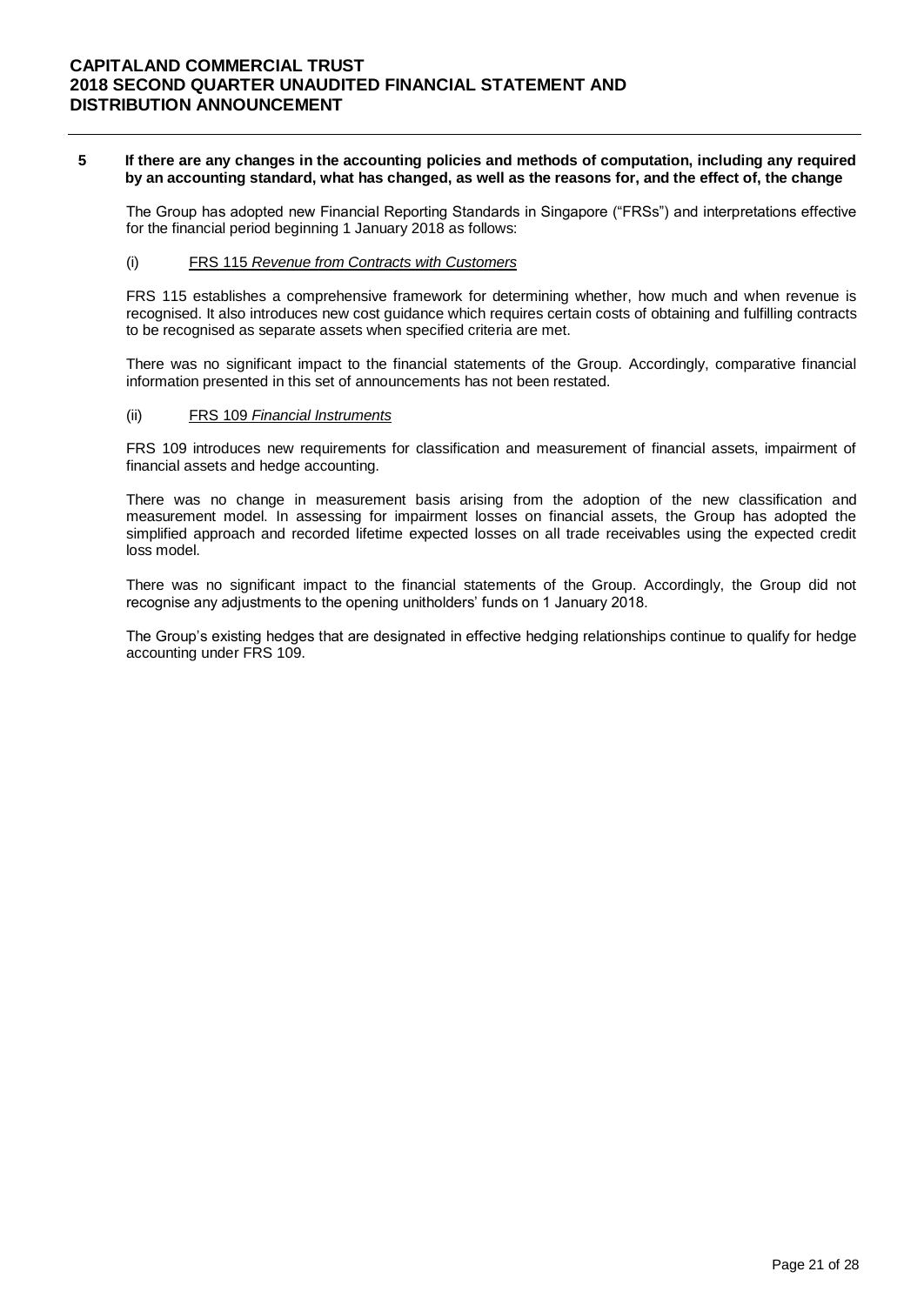## **6 Earnings per unit ("EPU") and distribution per unit ("DPU") for the financial period**

## **EPU (2Q 2018 vs 2Q 2017)**

|                                                           |               | Group                               | <b>Trust</b>       |                                |  |
|-----------------------------------------------------------|---------------|-------------------------------------|--------------------|--------------------------------|--|
|                                                           | 2Q 2018       | 2Q 2017                             | 2Q 2018            | 2Q 2017                        |  |
| Basic EPU <sup>(1)</sup>                                  |               |                                     |                    |                                |  |
| Weighted average number of Units for the period           | 3,660,917,956 | 3,057,197,286 (3)                   | 3,660,917,956      | $3,057,197,286$ <sup>(3)</sup> |  |
| <b>Basic EPU</b>                                          | 7.51¢         | 10.49 $\mathfrak{c}$ <sup>(3)</sup> | 10.78c             | 10.42¢ $(3)$                   |  |
| Diluted EPU <sup>(2)</sup>                                |               |                                     |                    |                                |  |
| Weighted average number of Units for the period (diluted) | 3,664,022,389 | 3,176,437,710 (3)                   | 3,664,022,389      | $3,176,437,710^{(3)}$          |  |
| Diluted EPU                                               | 7.51¢         | 10.13 $¢$ <sup>(3)</sup>            | $10.77\mathcal{C}$ | 10.07¢ (3)                     |  |
|                                                           |               |                                     |                    |                                |  |

## **EPU (1H 2018 vs 1H 2017)**

|                                                           |                   | Group                          | Trust              |                                |
|-----------------------------------------------------------|-------------------|--------------------------------|--------------------|--------------------------------|
|                                                           | 1H 2018           | 1H 2017                        | 1H 2018            | 1H 2017                        |
| Basic EPU <sup>(1)</sup>                                  |                   |                                |                    |                                |
| Weighted average number of Units for the period           | 3,635,310,103     | $3,049,833,299$ <sup>(3)</sup> | 3,635,310,103      | $3,049,833,299$ <sup>(3)</sup> |
| <b>Basic EPU</b>                                          | 9.68 <sub>¢</sub> | 12.67¢ $(3)$                   | 12.81 <sub>¢</sub> | 12.71¢ $(3)$                   |
| Diluted EPU <sup>(2)</sup>                                |                   |                                |                    |                                |
| Weighted average number of Units for the period (diluted) | 3,638,422,161     | (3)<br>3,169,498,791           | 3,638,422,161      | $3,169,498,791$ <sup>(3)</sup> |
| <b>Diluted EPU</b>                                        | 9.67c             | 12.28 $t^{(3)}$                | 12.80¢             | 12.32 $\mathfrak{c}^{(3)}$     |

### Notes:

- (1) Basic EPU was computed on total return for the period after tax (excluding non-controlling interests) over the weighted average number of Units for the period.
- (2) Diluted EPU was computed on total return for the period after tax (excluding non-controlling interests) over the weighted average number of Units for the period which had included potential dilutive Units assuming issuance of Units for the settlement of unpaid asset management fees. In 2Q 2017 and 1H 2017, the weighted average number of Units had also included the assumed conversion of the outstanding convertible bonds to Units.
- (3) Restated for the effects of the Rights Issue.

## **Distribution per unit ("DPU")**

In computing the DPU, the number of Units as at end of the period was used for the computation.

|                                                   | <b>2Q 2018</b>    | 20 2017           | 1H 2018           | 1H 2017       |
|---------------------------------------------------|-------------------|-------------------|-------------------|---------------|
| Number of Units in issue at the end of the period | 3,742,685,099     | 3,006,284,332     | 3,742,685,099     | 3,006,284,332 |
| DPU (cents) for period                            | 2.16 <sub>c</sub> | 2.25c             | 4.28c             | 4.56c         |
| DPU (cents) (restated for Rights Issue)           | 2.16 <sub>c</sub> | 2.19 <sub>0</sub> | 4.28 <sub>c</sub> | 4.45¢         |

Note:

(1) DPUs for 2Q 2017 and 1H 2017 were restated for the effects of the Rights Issue.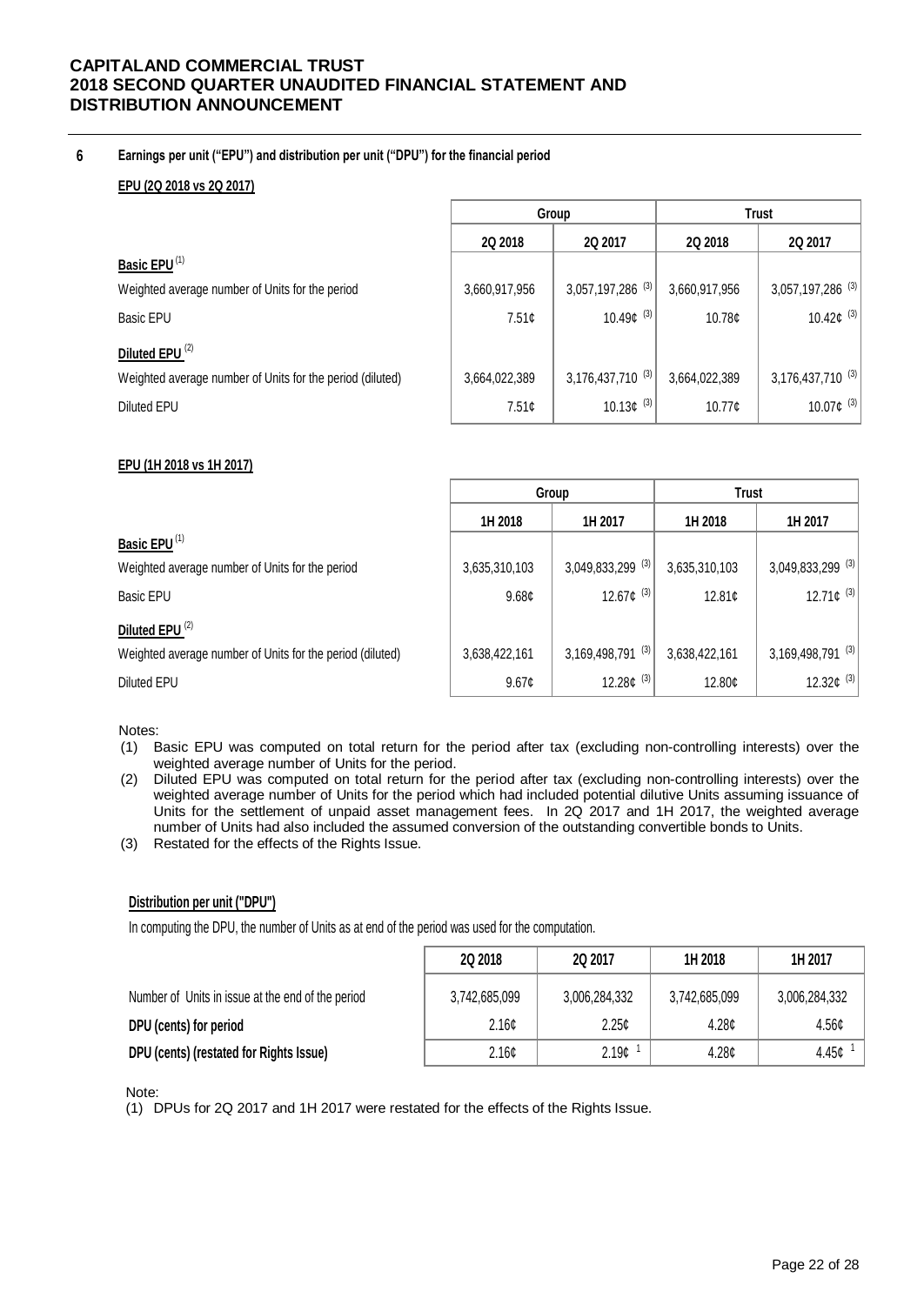**7**

**Net asset value ("NAV") / Net tangible asset ("NTA") per Unit based on Units in issue at the end of the period.**

|                                                                                    |             | Group         |               | Trust         |               |  |
|------------------------------------------------------------------------------------|-------------|---------------|---------------|---------------|---------------|--|
|                                                                                    | <b>Note</b> | 30 Jun 2018   | 31 Dec 2017   | 30 Jun 2018   | 31 Dec 2017   |  |
| Number of Units in issue at end of the period                                      |             | 3,742,685,099 | 3,608,145,589 | 3,742,685,099 | 3,608,145,589 |  |
| NAV / NTA (S\$'000)                                                                |             | 6,881,831     | 6,416,923     | 6,554,199     | 5,993,766     |  |
| NAV / NTA per Unit                                                                 | C           | \$1.84        | \$1.78        | \$1.75        | \$1.66        |  |
| Adjusted NAV / NTA per Unit (excluding the<br>distributable income to unitholders) |             | \$1.80        | \$1.74        | \$1.71        | \$1.62        |  |

Notes:

(1) This excluded non-controlling interest's share of NAV / NTA.

(2) NAV/NTA per Unit were computed based on NAV/NTA over the number of Units in issue as at end of the period respectively.

## **8 Review of the performance**

|                                                      | Group     |           |           |           |           |           |
|------------------------------------------------------|-----------|-----------|-----------|-----------|-----------|-----------|
| <b>Statement of Total Return</b>                     | 2Q 2018   | 2Q 2017   | Change    | 1H 2018   | 1H 2017   | Change    |
|                                                      | S\$'000   | S\$'000   | $\%$      | S\$'000   | S\$'000   | $\%$      |
| Gross revenue                                        | 98,015    | 87,495    | 12.0      | 194,433   | 177,020   | 9.8       |
| Property operating expenses                          | (20, 278) | (18, 392) | 10.3      | (39, 487) | (38,062)  | 3.7       |
| Net property income                                  | 77,737    | 69,103    | 12.5      | 154,946   | 138,958   | 11.5      |
| Interest income                                      | 1,126     | 247       | <b>NM</b> | 2,328     | 495       | <b>NM</b> |
| Investment income                                    |           |           |           | 1,647     |           | <b>NM</b> |
| Amortisation of intangible asset                     |           | (1,021)   | <b>NM</b> |           | (1, 834)  | <b>NM</b> |
| Asset management fees:                               |           |           |           |           |           |           |
| - Base fees                                          | (2, 165)  | (1,649)   | 31.3      | (4,073)   | (3,356)   | 21.4      |
| - Performance fees                                   | (2,706)   | (2, 427)  | 11.5      | (5,571)   | (5,067)   | 9.9       |
| Trust and other operating expenses                   | (914)     | (1, 173)  | (22.1)    | (1,753)   | (2,214)   | (20.8)    |
| Finance costs                                        | (22, 286) | (17,663)  | 26.2      | (41, 621) | (35, 612) | 16.9      |
| Net income before share of profit of joint ventures  | 50,792    | 45,417    | 11.8      | 105,903   | 91,370    | 15.9      |
| Share of profit (net of tax) of:                     |           |           |           |           |           |           |
| - Joint ventures                                     | 47,914    | 25,885    | 85.1      | 70,906    | 45,831    | 54.7      |
| Net income                                           | 98,706    | 71,302    | 38.4      | 176,809   | 137,201   | 28.9      |
| Net increase in fair value of investment properties  | 178,884   | 252,674   | (29.2)    | 178,884   | 252,674   | (29.2)    |
| Transaction costs on disposal of investment property |           | (3,226)   | <b>NM</b> |           | (3,226)   | <b>NM</b> |
| Total return for the period before tax               | 277,590   | 320,750   | (13.5)    | 355,693   | 386,649   | (8.0)     |
| Tax expense                                          | (2,226)   | (175)     | <b>NM</b> | (3,359)   | (314)     | <b>NM</b> |
| Total return for the period after tax                | 275,364   | 320,575   | (14.1)    | 352,334   | 386,335   | (8.8)     |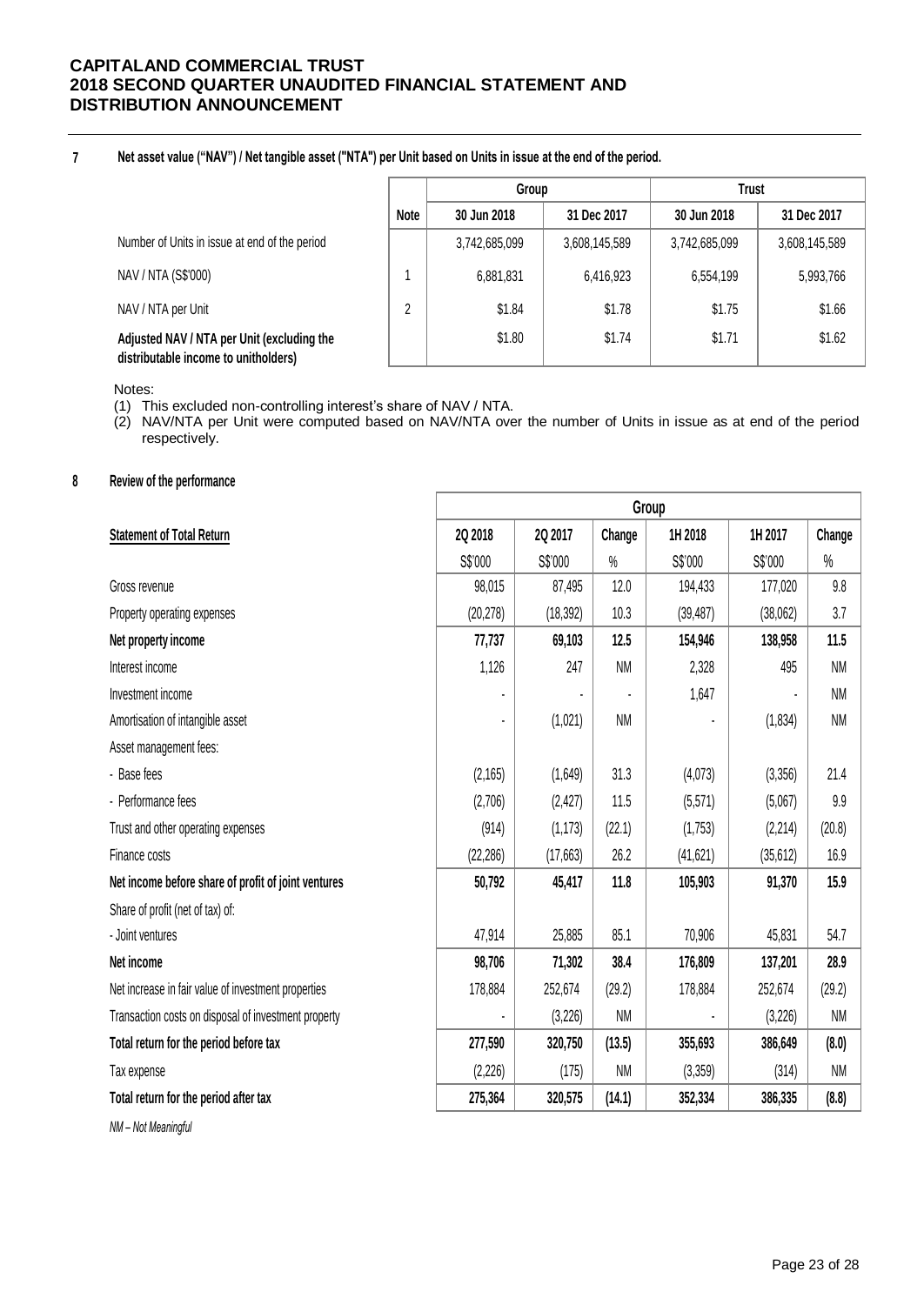|                                          | Group      |            |           |            |            |           |
|------------------------------------------|------------|------------|-----------|------------|------------|-----------|
|                                          | 2Q 2018    | 20 2017    | Change    | 1H 2018    | 1H 2017    | Change    |
|                                          | S\$'000    | S\$'000    | $\%$      | S\$'000    | S\$'000    | $\%$      |
| <b>Distribution Statement</b>            |            |            |           |            |            |           |
| Total return attributable to unitholders | 274,996    | 320,575    | (14.2)    | 351,966    | 386,335    | (8.9)     |
| Net tax and other adjustments            | (220, 072) | (274, 292) | (19.8)    | (244, 808) | (290, 191) | (15.6)    |
| Tax-exempt income distribution           | 750        | ٠          | <b>NM</b> | 750        |            | <b>NM</b> |
| Distribution from joint ventures         | 23,709     | 23,184     | 2.3       | 48,081     | 44,615     | 7.8       |
| Distributable income to unitholders      | 79,383     | 69,467     | 14.3      | 155,989    | 140,759    | 10.8      |
| DPU for the period                       | 2.16c      | 2.25c      | (4.0)     | 4.28c      | 4.56c      | (6.1)     |

*NM – Not Meaningful*

### **Review of CCT Group's performance 2Q 2018 vs 2Q 2017**

- a) Gross revenue for 2Q 2018 was S\$98.0 million, an increase of S\$10.5 million or 12.0% over 2Q 2017. The increase was mainly due to contribution from AST2 which offset the loss in gross revenue due to the divestments of One George Street, Golden Shoe Car Park and Wilkie Edge. The newly acquired Gallileo (with effect from 19 June 2018) and CapitaGreen also added to the increase.
- b) Property operating expenses for 2Q 2018 were S\$20.3 million, an increase of S\$1.9 million or 10.3% from 2Q 2017 mainly due to higher property tax.
- c) Amortisation of intangible asset in 2Q 2017 relates to amortization of yield stabilization income in relation to Twenty Anson, which was fully utilized in 2017.
- d) Trust and other operating expenses in 2Q 2018 of S\$0.9 million declined by S\$0.3 million or 22.1% from 2Q 2017 mainly due to lower professional fees.
- e) Finance costs of S\$22.3 million for 2Q 2018 were S\$4.6 million or 26.2% higher than 2Q 2017 largely due to higher borrowings incurred for the acquisitions of AST2 and Gallileo, as well as fees for the partial prepayment of bank borrowings and pre-termination of interest rate swaps incurred by MSO Trust.
- f) Share of profit of joint ventures for 2Q 2018 relates to CCT's share of results of RCS Trust (CCT's 60.0% interest), OGS LLP (CCT's 50.0% interest), GOT and GSRT (CCT's 45.0% interest), while for 2Q 2017, it relates to CCT's share of profits of RCS Trust (CCT's 60.0% interest) and OGS LLP (CCT's 50.0% interest with effect from 19 June 2017).
- g) CCT's distributable income for 2Q 2018 of S\$79.4 million increased by 14.3% from that of 2Q 2017 largely due to higher net property income.

### **Review of CCT Group's performance 1H 2018 vs 1H 2017**

- a) Gross revenue for 1H 2018 was S\$194.4 million, an increase of S\$17.4 million or 9.8% over 1H 2017. The increase was mainly due to contribution from AST2 which offset the loss in gross revenue due to the divestments of One George Street, Golden Shoe Car Park and Wilkie Edge. Contribution from the newly acquired Gallileo (with effect from 19 June 2018) as well as higher gross revenue from CapitaGreen also added to the increase.
- b) Property operating expenses for 1H 2018 were S\$39.5 million, an increase of S\$1.4 million or 3.7% from 1H 2017, mainly due to higher property tax.
- c) Amortisation of intangible asset in 1H 2017 relates to amortization of yield stabilization income in relation to Twenty Anson which was fully utilized in 2017.
- d) Trust and other operating expenses in 1H 2018 of S\$1.8 million were lower than 1H 2017 by S\$0.5 million or 20.8% mainly due to lower professional fees.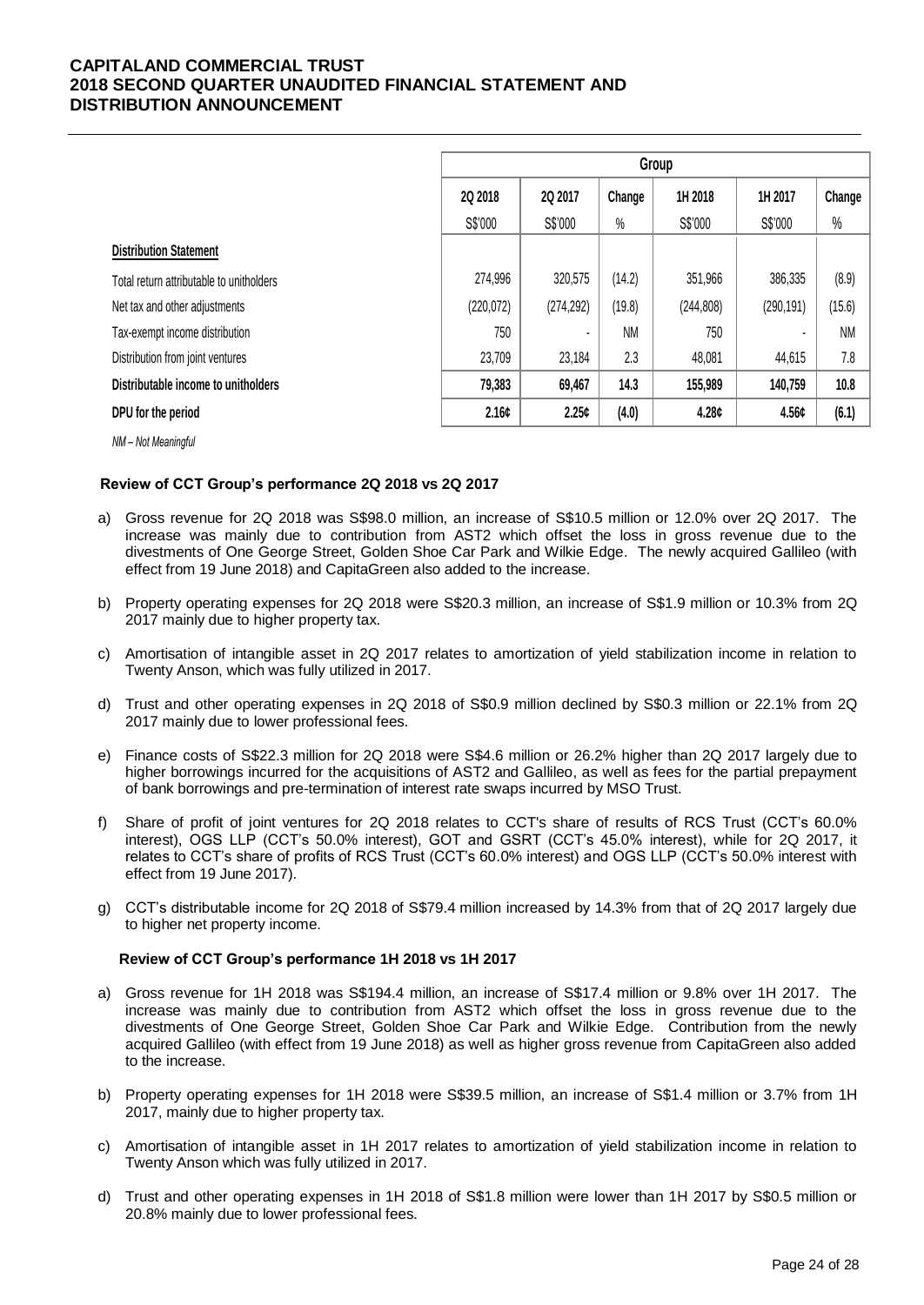- e) Finance costs of S\$41.6 million for 1H 2018 were S\$6.0 million or 16.9% higher than 1H 2017 largely due to higher borrowings incurred for the acquisitions of AST2 and Gallileo, as well as fees for the partial prepayment of bank borrowings and pre-termination of interest rate swaps incurred by MSO Trust.
- f) Share of profit of joint ventures for 1H 2018 relates to CCT's share of results of RCS Trust (CCT's 60.0% interest), OGS LLP (CCT's 50.0% interest), GOT and GSRT (CCT's 45.0% interest), while for 1H 2017, it relates to CCT's share of profits of RCS Trust (CCT's 60.0% interest) and OGS LLP (CCT's 50.0% interest with effect from 19 June 2018).
- g) CCT's distributable income for 1H 2018 of S\$156.0 million increased by 10.8% from that of 1H 2017 largely due to higher net property income.

### **9 Variance from Previous Forecast / Prospect Statement**

CCT did not disclose any forecast to the market.

#### **10 Commentary on the competitive conditions of the industry in which the group operates and any known factors or events that may affect the group in the next reporting period and the next 12 months**

CCT's distributable income of S\$79.4 million in 2Q 2018 was 14.3% higher than the S\$69.5 million reported in 2Q 2017, mainly due to contributions from Asia Square Tower 2 and CapitaGreen, which offset the divestments of One George Street (50.0% interest), Wilkie Edge and Golden Shoe Car Park. The strong performance was underpinned by growth in gross revenue and net property income which rose 12.0% and 12.5% year-on-year respectively. During the quarter, CCT issued 130.0 million new units for the equity placement to partially finance the acquisition of Gallileo. Based on the enlarged unit base, CCT's distribution per unit (DPU) for 2Q 2018 amounted to 2.16 cents. In 1H 2018, CCT's distributable income grew 10.8% to S\$156.0 million, translating to a DPU of 4.28 cents.

On 18 June 2018, CCT completed the acquisition of 94.9% interest in Gallileo, a Grade A freehold office building, strategically located in prime business district of Frankfurt, Germany. This is CCT's first foray into a new market. CCT will continue to be primarily Singapore focused and will pursue strategic overseas investment that enhances the resilience, diversity and quality of CCT portfolio.

On 29 June 2018, CCT Trustee entered into a sale and purchase agreement to divest Twenty Anson for S\$516.0 million. The net proceeds of approximately S\$512.5 million from the sale of Twenty Anson is expected to be used to repay debt and/or to fund growth opportunities.

Aggregate leverage as at 30 June 2018 was 37.9%, unchanged from last quarter and well below the regulatory limit of 45.0%. CCT obtained EUR340.6 million (S\$532.0 million) in unsecured bank borrowings and raised net proceeds of S\$214.3 million through an Equity Placement for the acquisition of Gallileo. The weighted average term to maturity for the debt portfolio was 3.6 years. In 2Q 2018, the average cost of debt was 2.8% per annum, with interest coverage at a healthy 5.3 times. About 85% of CCT's debt portfolio is on fixed rates to provide certainty of interest expense.

CCT's total portfolio committed occupancy was up at 97.8% as at 30 June 2018 after the addition of Gallileo. CCT's Singapore portfolio's committed occupancy was stable at 97.6%, well above the market occupancy average of 94.1%.

### **Outlook**

Based on data from CBRE Pte. Ltd., Singapore's average monthly office rent was S\$10.10 per square foot in 2Q 2018, an increase of 4.1% quarter-on-quarter. Market occupancy rate was 94.1%, unchanged from 1Q 2018. Consultants expect market rents to continue growing in 2019 given limited new supply in Singapore Central Business District. In relation to CCT, the rise in market rents will narrow the gap between committed and expiring rents for its leases due for renewal in 2018 and 2019.

Frankfurt's prime office rent market has been resilient through property cycles. With the relatively low new supply completing in 2018 and 2019, along with good pre-letting levels, the prime office rents in the city should be well-supported and expected to grow.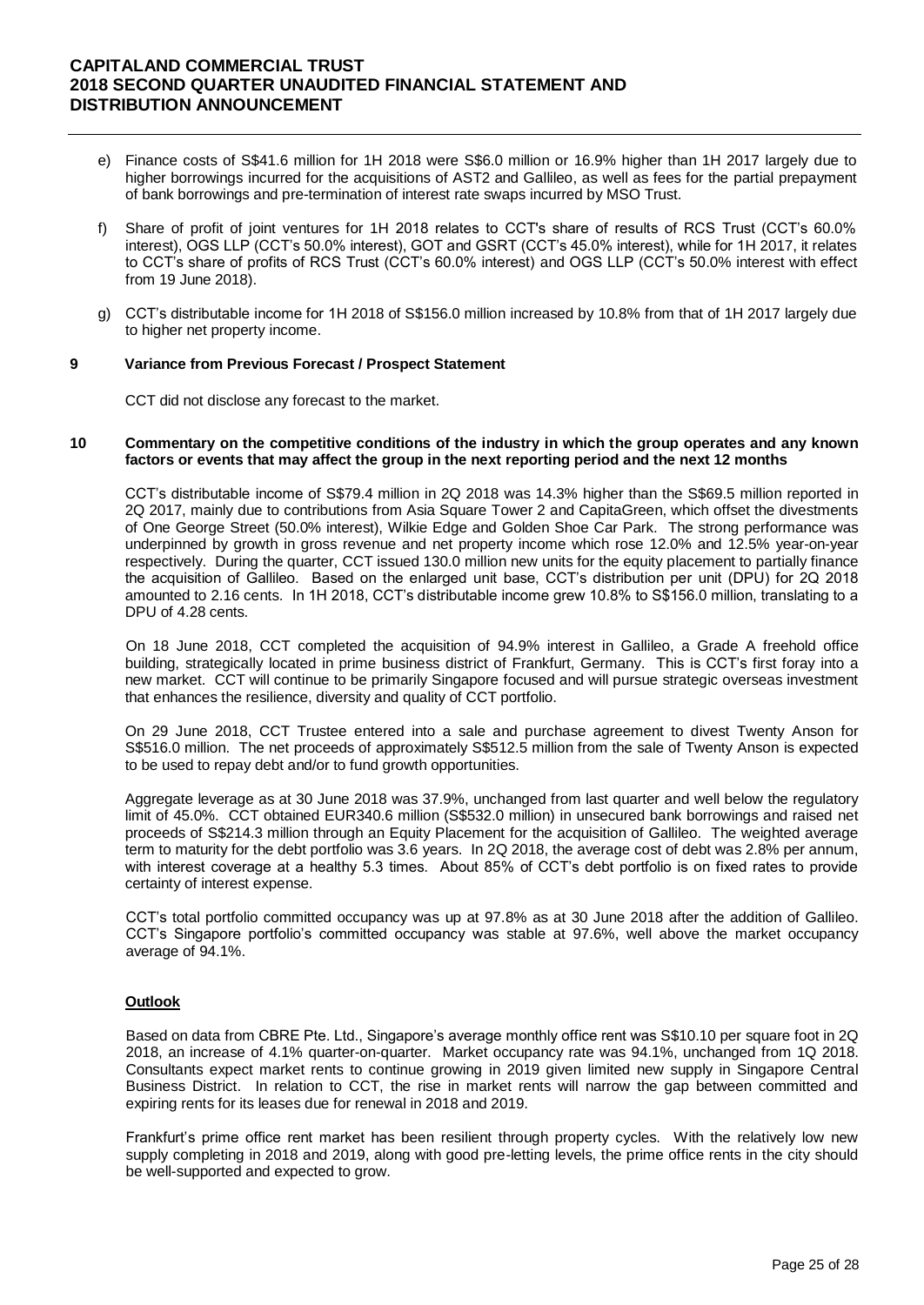### **11 Distributions**

#### **11(a) Current financial period**

Any distributions declared for the current financial period? Yes **(i) Name of distribution Distribution for the period from 1 January 2018 to 27 May 2018** Distribution type Taxable income distribution Distribution rate Taxable income distribution: 3.49 cents per Unit Par value of units Not meaningful Tax rate Taxable income distribution Qualifying investors and individuals (other than those who hold their units through a partnership) will generally receive pre-tax distributions. These distributions are exempt from tax in the hands of individuals unless such distributions are derived through a Singapore partnership or from the carrying on of a trade, business or profession. Qualifying foreign non-individual investors will receive their distributions after deduction of tax at the rate of 10%. All other investors will receive their distributions after deduction of tax at the rate of 17%. Books closure date: 25 May 2018 Payment Date 18 July 2018 **(ii) Name of distribution Distribution for the period from 28 May 2018 to 30 June 2018** Distribution type i) Taxable income distribution ii) Tax-exempt income distribution Distribution rate i) Taxable income distribution: 0.77 cents per unit ii) Tax-exempt income distribution: 0.02 cents per unit Par value of units Not meaningful Tax rate Taxable income distribution Qualifying investors and individuals (other than those who hold their units through a partnership) will generally receive pre-tax distributions. These distributions are exempt from tax in the hands of individuals unless such distributions are derived through a Singapore partnership or from the carrying on of a trade, business or profession. Qualifying foreign non-individual investors will receive their distributions after deduction of tax at the rate of 10%. All other investors will receive their distributions after deduction of tax at the rate of 17%. Tax-exempt income distribution Tax-exempt income distribution is exempt from tax in the hands of all unitholders. Books closure date: 27 July 2018 Date payable 29 August 2018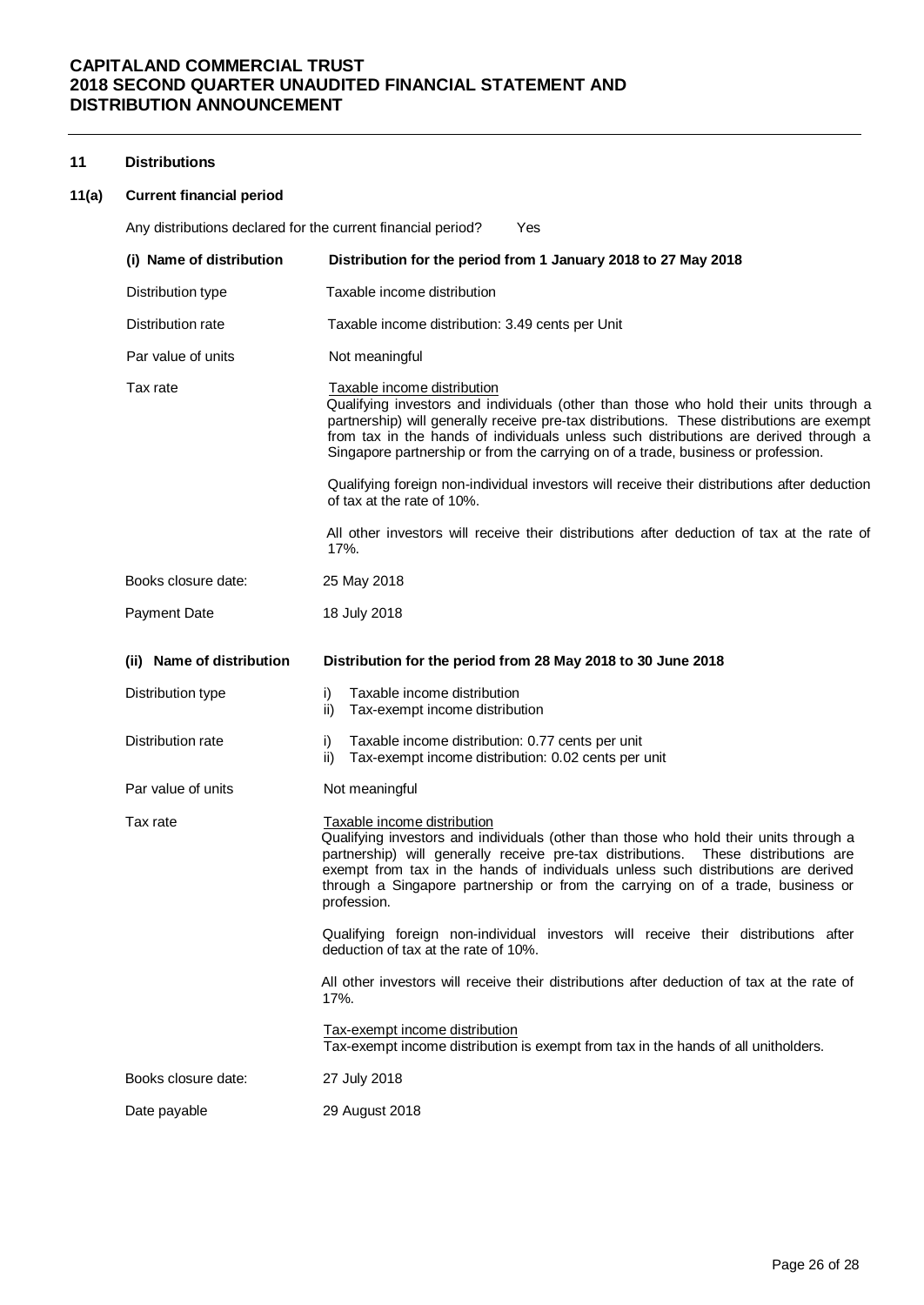#### **11(b) Corresponding period of the preceding financial period**

Any distributions declared for the corresponding period of the preceding financial period? Yes

| Distribution for the period from 1 January 2017 to 30 June 2017                                                                                                                                                                                                                                                                                                                                                                                                                                                                                                                                                                       |
|---------------------------------------------------------------------------------------------------------------------------------------------------------------------------------------------------------------------------------------------------------------------------------------------------------------------------------------------------------------------------------------------------------------------------------------------------------------------------------------------------------------------------------------------------------------------------------------------------------------------------------------|
| Taxable income                                                                                                                                                                                                                                                                                                                                                                                                                                                                                                                                                                                                                        |
| Taxable income distribution: 4.56 cents per unit                                                                                                                                                                                                                                                                                                                                                                                                                                                                                                                                                                                      |
| Not meaningful                                                                                                                                                                                                                                                                                                                                                                                                                                                                                                                                                                                                                        |
| Taxable income distribution<br>Qualifying investors and individuals (other than those who hold their units<br>through a partnership) will generally receive pre-tax distributions. These<br>distributions are exempt from tax in the hands of individuals unless such<br>distributions are derived through a Singapore partnership or from the<br>carrying on of a trade, business or profession.<br>Qualifying foreign non-individual investors will receive their distributions<br>after deduction of tax at the rate of 10%.<br>All other investors will receive their distributions after deduction of tax at<br>the rate of 17%. |
| 27 July 2017                                                                                                                                                                                                                                                                                                                                                                                                                                                                                                                                                                                                                          |
| 25 August 2017                                                                                                                                                                                                                                                                                                                                                                                                                                                                                                                                                                                                                        |
|                                                                                                                                                                                                                                                                                                                                                                                                                                                                                                                                                                                                                                       |

#### **12 If no distribution has been declared/recommended, a statement to that effect**

Not applicable.

### **13 General mandate relating to interested party transactions**

CCT has not obtained a general mandate from unitholders for Interested Person Transactions.

### **14 Confirmation that issuer has procured undertakings from all its Directors and Executive Officers (in the format set out in Appendix 7.7) under Rule 720(1)**

The Manager confirms that it has procured undertakings from all its Directors and executive officers in the format set out in Appendix 7.7 of the Listing Manual.

#### **15 Confirmation Pursuant to Rule 705(5) of the Listing Manual**

To the best of our knowledge, nothing has come to the attention of the Board of Directors of the Manager which may render the second quarter 2018 unaudited financial statements of the Group and Trust to be false or misleading in any material respect.

On behalf of the Board of the Manager, CapitaLand Commercial Trust Management Limited

Director

Lee Chee Koon **Chee Tien Jin Kevin**<br>Director **Chee Tien Jin Kevin**